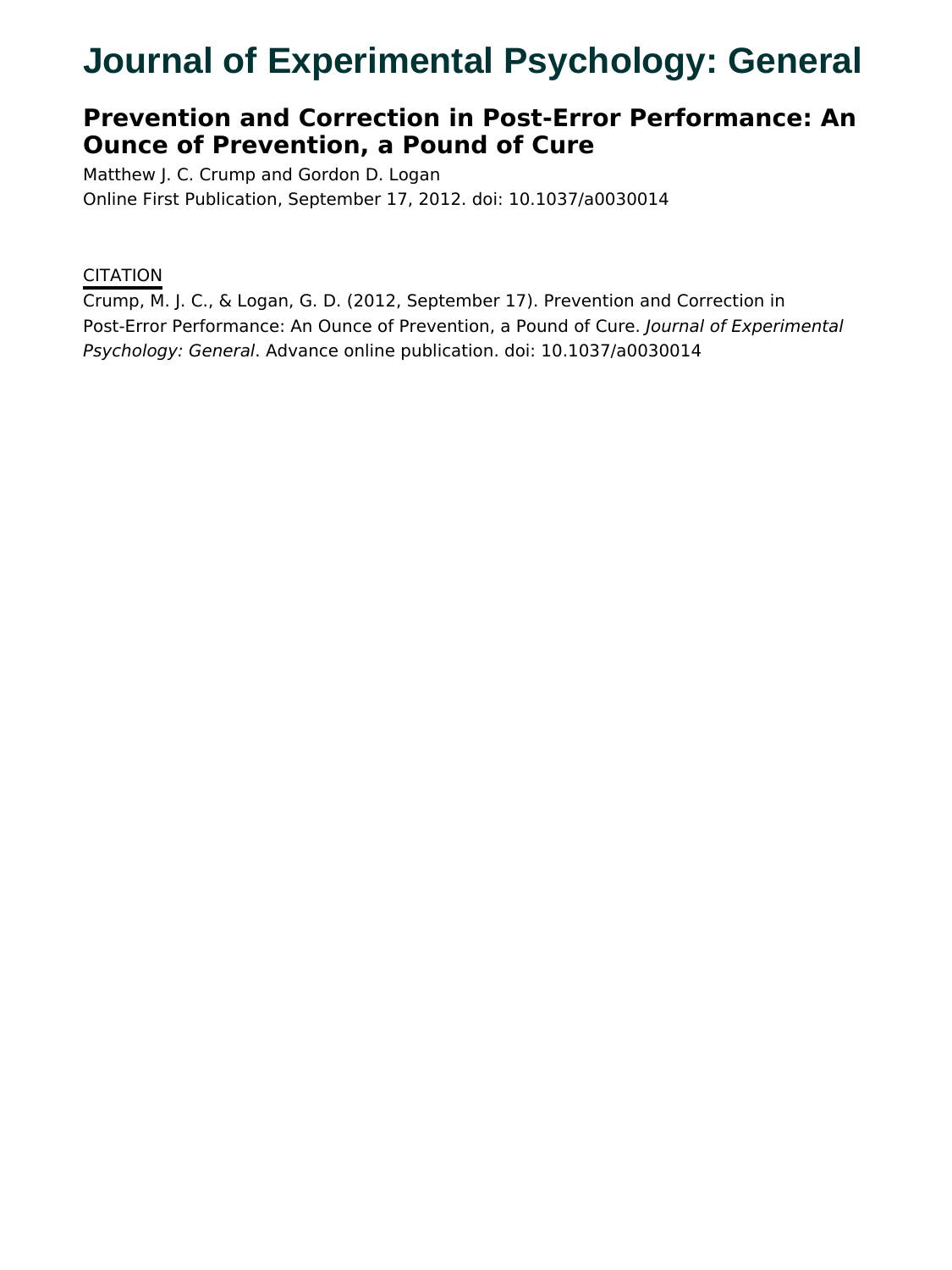# Prevention and Correction in Post-Error Performance: An Ounce of Prevention, a Pound of Cure

Matthew J. C. Crump Brooklyn College of the City University of New York Gordon D. Logan Vanderbilt University

Error detection serves 2 different functions: prevention and cure. Prevention engages post-error slowing to reduce future errors, whereas cure engages processes that correct the error. Thus, prevention predicts post-error slowing, and cure does not. We investigated this distinction in skilled typists in 3 experiments. In Experiment 1, post-error performance was investigated in 800 typists who completed a short continuous typing test where correction was disallowed. In Experiments 2 and 3, post-error performance and post-correction performance were investigated by manipulating whether typists were allowed to correct their mistakes. Across experiments, there was limited evidence that typists used error detection for prevention; typists preferred the cure. After making mistakes, they corrected them and rapidly resumed typing at normal rates. Post-error slowing occurred only when correction was disabled; post-error speeding occurred when correction was enabled. This finding offers support for the novel hypothesis that post-error slowing reflects the inhibition of pre-potent tendencies to correct mistakes. Error-detection processes in general will be better understood by distinguishing between tasks that allow performers to cure their errors through correction rather than reduce their errors through prevention.

*Keywords:* error detection, cognitive control, skill-acquisition, performance, typing

Everybody makes mistakes. An understanding of human error not only mitigates disastrous consequences caused by human operators (e.g., drivers, air traffic controllers, nuclear power plant operators) but also informs on the underpinnings of performance across domains in psychology and neuroscience (Reason, 1990). Errors occur at low levels of skill and drive learning, and they occur at high levels of skill and demand correction or compensation. Errors help identify neurological disorders like Broca's and Wernicke's aphasia (Dell, Schwartz, Martin, Saffran, & Gagnon, 1997) and dementia (Carlesimo & Oscar-Berman, 1992). The nature of errors shed light on how psychological processes operate. Language errors constrain theories of production (Garrett, 1975), the pattern of slips during routine action points to hierarchically organization in planning (Botvinick & Plaut, 2004; Cooper & Shallice, 2000), and memory errors show the reconstructive nature of remembering (Bartlett, 1932). Errors are important in neuroscience. Errors in performance are marked by activation in the anterior cingulate cortex (ACC; Carter et al., 1998) and are followed by neurophysiological markers such as the error-related negativity (ERN) and positivity (Pe; Gehring, Goss, Coles, Meyer, & Donchin, 1993). In development, the nature of errors changes with developmental stage and can be used to diagnose developmental stages (e.g., the A-not-B error; Smith, Thelen, Titzer, & McLin, 1999). Across domains, major questions of interest are to understand how and why errors occur and how people respond to the consequences of their mistakes.

#### **Responding to Errors: Prevention Versus Cure**

Everybody makes mistakes; it's what they do about them that counts. We suggest a major distinction in characterizing how people respond to errors is that of prevention and cure. Prevention refers to post-error adjustment processes that minimize or prevent future errors. Cure refers to post-error responses that correct the error. Many theories of learning invoke error-driven processes (e.g., Rescorla & Wagner, 1972) that characterize learning as an adjustment process designed to minimize and prevent future errors. In performance, from laboratory-based choice reaction time tasks (for a review, see Danielmeier & Ullsperger, 2011) to real-world tasks such as playing music (Ruiz, Strübing, Jabusch, & Altenmüller, 2011), errors are followed by slowed responding. Posterror slowing suggests prevention: People slow down to prevent errors in the future. Reactions to errors also depend on task constraints, and we suggest that these constraints can determine whether performers adopt prevention or cure strategies. Some tasks demand correction of errors and others do not allow correction. The task of typing demands correction, as the goal of typing is to produce an error-free document. Other tasks like music performance disallow correction. When a mistake is made during performance musicians must continue to play the remaining notes

Matthew J. C. Crump, Department of Psychology, Brooklyn College of the City University of New York; Gordon D. Logan, Department of Psychology, Vanderbilt University.

This research was supported by National Science Foundation Grant BCS 0957074.

Correspondence concerning this article should be addressed to Matthew J. C. Crump, Department of Psychology, Brooklyn College of the City University of New York, 2900 Bedford Avenue, Brooklyn, NY 11210, or to Gordon D. Logan, Department of Psychology, Vanderbilt University, PMB 407817, 2301 Vanderbilt Place, Nashville, TN 37240. E-mail: mcrump@brooklyn.cuny.edu or gordon.logan@vanderbilt.edu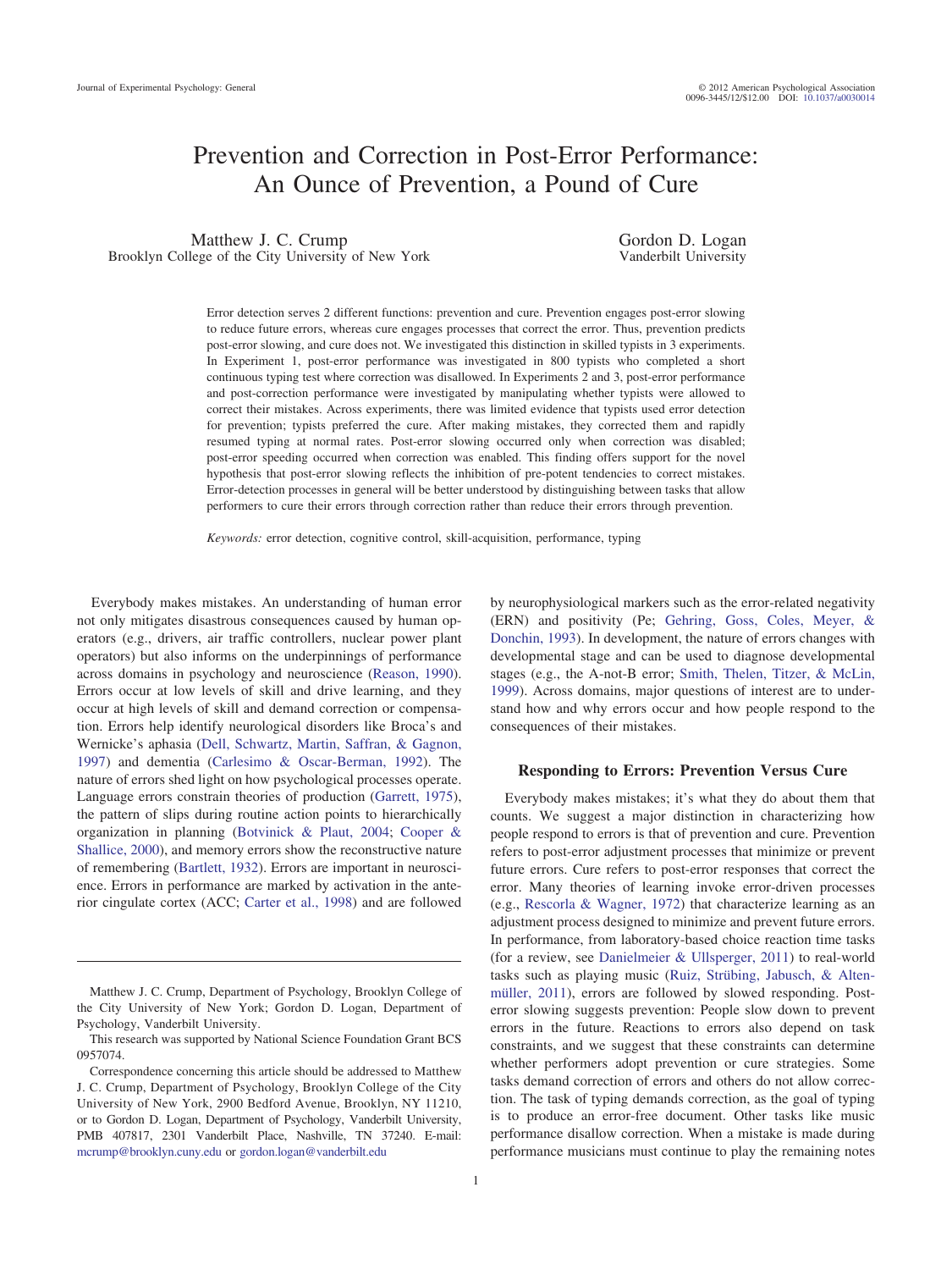without self-repair. When the musical score is not strictly defined, musicians may attempt self-repair by repeating the error to feign intention and cast the error as part of the song. In the words of Joe Pass, "If you hit a wrong note, then make it right by what you play afterwards" (Sudo, 1998, p. 54). Speech production can allow or disallow correction. A speaker cannot take back an utterance, but he or she can attempt self-repair through utterances that repeat incorrect words or signal mistakes (e.g., "oops, I meant to say").

# **The Role of Learning and Skill in Prevention and Cure**

Whether people engage in prevention or cure following errors may depend on skill level and different stages of practice. Very early in skill when people are unsure of performance requirements they make many errors. Learning processes here serve adjustment purposes and drive prevention of future errors (Rescorla & Wagner, 1972; Widrow & Hoff, 1960). At intermediate levels of skill, performers no longer make errors out of ignorance but instead slips may occur by glitches in the control processes guiding action. At this stage, performers may be learning to optimize speed-accuracy tradeoffs and engage in post-error prevention to adjust speed and increase accuracy (Rabbitt, 1966b). At high levels of skill, performers have already optimized for speed and accuracy and posterror prevention in the form of slowing or increased caution may not be useful. Highly skilled performers may accept a given error rate as inevitable and do nothing to prevent future errors. Indeed, prevention-based adjustments at high levels of skill could lead to breakdowns and cause experts to choke under pressure (Beilock, Carr, MacMahon, & Starkes, 2002; Logan & Crump, 2009). The ability to cure errors may also develop with skill. In tasks like typing, error correction via the backspace key is a common experience during practice, and these corrective actions could become automatized over the course of learning.

#### **The Role of Task Demands in Prevention and Cure**

Prevention and cure strategies could depend on task demands as well as skill level. We suggest that task demands play a more important role in determining reaction to errors. In tasks like typing, typists at all skill levels are expected to produce perfect copy. Perfect copy can be accomplished in typing because correction is easily achieved through backspacing. Other tasks like music performance can require perfect copy, but the copy must be produced with additional temporal constraints that preclude correction attempts. When tasks demand a series of correct actions in real time, there is no opportunity for correction because the error has been committed and temporally preserved. In sports, a player cannot replay a missed shot. In speech, a speaker can attempt self-repair, but if the mistaken utterance is severe enough, what has been said has been said and cannot be taken back. In medicine, errors in diagnosis, prescription, or surgery may be corrected provided that the remedy also cures any damage incurred over time. When time is of the essence, the only response to error is acceptance and apology.

In addition to timing, there are several important related taskdemands determining prevention or cure. A second demand is deadline flexibility. Tasks high in deadline flexibility are more

forgiving of errors than tasks that are low in deadline flexibility. As long as errors can be corrected before a deadline, there is opportunity for a cure. For example, when speaking among friends, speech errors that are corrected through self-repair may be accepted by the audience more so than speech errors and attempts at self-repair made in formal settings such as a conferences or press releases. Similarly, in live music performance, deadline flexibility is low and errors cannot be corrected; however, in the studio, deadline flexibility is high and errors can be corrected through over-dubbing and re-recording. In sports, deadline flexibility is low when seconds count at the end of a game and missed shots lose the match; however, deadline flexibility is high throughout the game when players have the opportunity to make up for errors earlier in a match.

A third task demand is repeatability. Cures for error are possible when tasks allow mistakes to be corrected through repetition. We have already mentioned self-repair in speech and music as examples and there are many more. Failed courses can be repeated, failed driving exams can be re-scheduled, and failed culinary creations can be re-attempted. In sports, gracious golfing partners allow mulligans, and in some cases, repeated attempts are formally allowed as in the high jump and long jump. Repeated attempts allow for cure in the sense that the best attempt is taken as the final product, but they also allow for prevention-based adjustments following errors to ensure an improved final product on the next attempt.

A final task demand is deletion or erasure. Tasks allowing deletion directly cure errors by removing them from the performance record. Backspacing in typing is a clear example. Points on a driver's license can be erased through defensive driving courses. Artists can erase badly drawn lines and paint over errant strokes. Poorly executed movie scenes are edited out from the final production. Lenient instructors may drop the lowest exam grade.

Taken together, task demands like timing, deadline flexibility, repeatability, and erasure constrain whether or not people attempt prevention or cure following errors. The role of task demands and skill level in shaping post-error prevention or cure are intertwined. Learning about and coping with task demands is part and parcel of gaining task-specific expertise. Prevention and cure are not mutually exclusive. People can rely on both or focus on one or the other depending on task demands and skill level.

The distinction between prevention and cure applies broadly to post-error performance across a wide range of tasks but most research on post-error processing has focused on prevention. The present work emphasizes cure strategies in post-error processing, focusing on typewriting, which demands cure strategies, and skilled typists, whose performance is nearly optimal and may no longer require prevention strategies.

# **Contrasting Prevention Versus Cure in Skilled Typing**

Typing is a model task environment to investigate a range of performance issues (for a review, see Logan & Crump, 2011a, 2011b), including those involved in error detection (Logan & Crump, 2010; Rieger, Martinez, & Wenke, 2011; Wilbert & Haider, 2012). Typing is now a common skill among undergraduates, making experts readily available. Typing involves rapid serial ordering of keystrokes, and response timing is easily measured. The goal of typing is produce perfect copy making, errors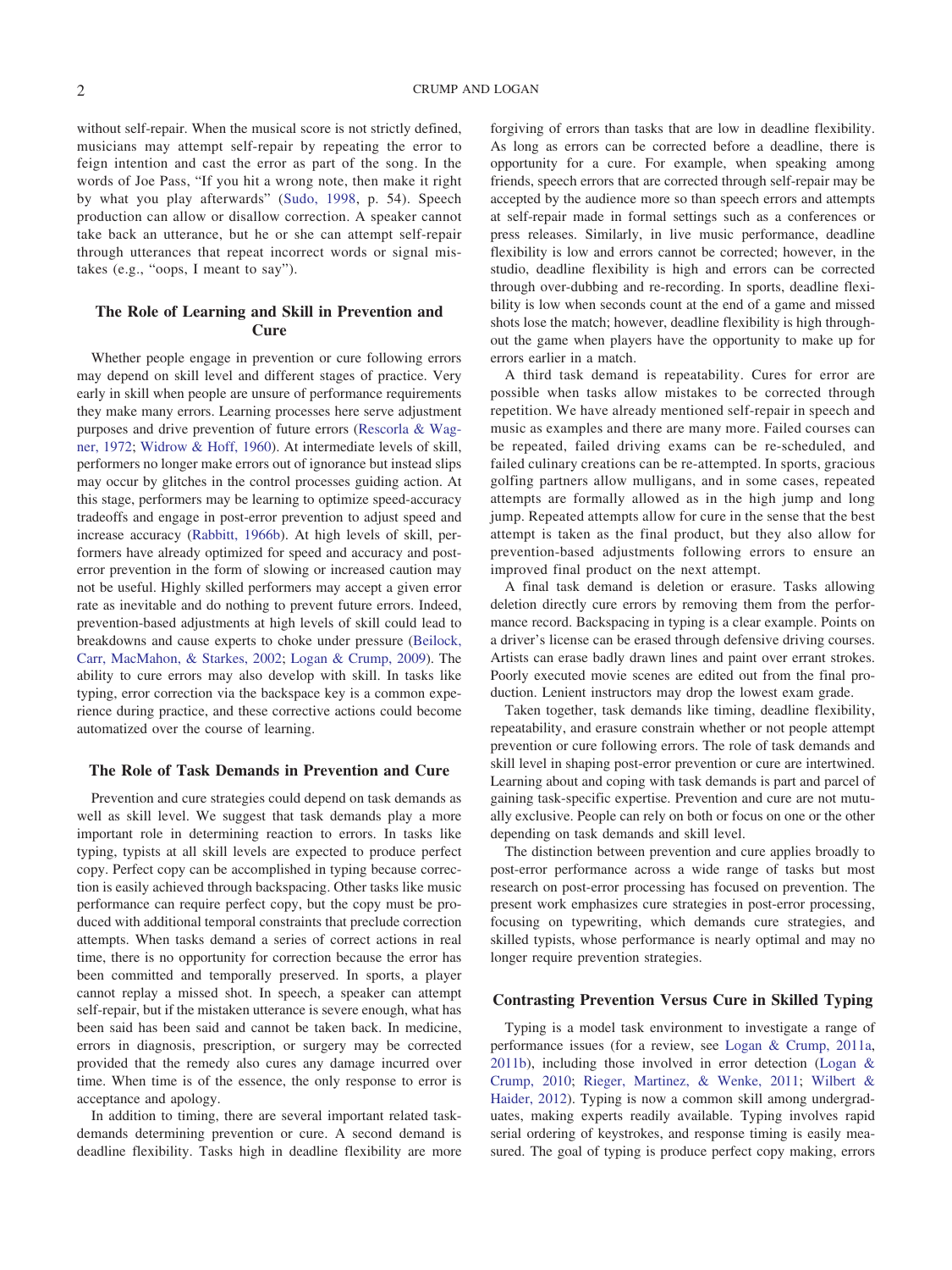well defined as any word not correctly copied. Errors can be difficult to study when their occurrence is rare; however, in typing, errors are frequent even when error rates are low, as typists can be instructed to type texts with many words. Typing allows for both prevention and cure following errors. Typists can cure their mistakes through corrective actions like pressing the backspace key. Typists can prevent future errors by trading speed for accuracy (Gentner, 1987; Yamaguchi, Crump, & Logan, in press). The task demands of typing are lax in terms of timing, high in deadline flexibility, allow for repeated attempts, and allow for deletion to occur. These demands may lead typists of all skill levels to adopt a cure strategy following errors. Typists are also highly skilled and may be unable to further optimize speed-accuracy tradeoffs. As a result, constraints on further skill development may lead expert typists to accept their errors and avoid preventive adjustments following errors.

#### **Post-Error Slowing**

A hallmark behavioral finding is post-error slowing: Performance is often slower following errors than before them or slower following errors than following correct responses (Laming, 1968; Rabbitt, 1966b). Post-error slowing is found across a broad range of performance tasks, and there are many views on the processes driving the effect (for a review, see Danielmeier & Ullsperger, 2011). Post-error slowing may or may not reflect processes involved in prevention of future errors. Post-error slowing could reflect a continuation of the same state of confusion that led to the initial error (Gehring et al., 1993). Post-error slowing may be driven by surprise at the mismatch between the observed error and expected performance (Notebaert et al., 2009). More in line with the prevention view, post-error slowing could reflect a generic neural system for error-detection (Gehring et al., 1993; Miltner, Braun, & Coles, 1997) or a conflict-monitoring process (Yeung, Botvinick, & Cohen, 2004) that triggers control adjustments for future performance.

Typists also exhibit post-error slowing (Logan & Crump, 2010; Salthouse, 1986). When an error occurs at the letter level, keystrokes following the error are slowed relative to pre-error keystrokes. Post-error slowing in typing could reflect post-error prevention to optimize speed-accuracy tradeoffs (Rabbitt, 1966a, 1966b, 1969; Rabbitt & Vyas, 1970). Errors may occur when typists make keystrokes too quickly, and they may slow down to avoid making future errors. However, typists are highly skilled and may already be performing with an optimized speed/accuracy tradeoff. They have learned to type rapidly and may accept the error rate that follows from their preferred typing speed. The goal of typing is to produce words and sentences, and the overall speed of this process could be hampered by lengthy recovery periods that slow down typing rate to reduce error rate. Typists could prefer to operate at top speed, correct errors as quickly as possible, and then continue typing at top speed to produce words and sentences in the most timely fashion.

# **Post-Error Slowing as the Result of Inhibiting the Tendency to Cure**

In tasks like typing that afford the opportunity for cure, the corrective action is also stereotyped. Typists have extensive practice with pressing the backspace key to correct their errors and, indeed, may have developed automatized routines to produce corrective actions. We suggest a new hypothesis that post-error slowing reflects the cost of inhibiting an automatic tendency to correct erroneous responses, and so reflects a frustrated attempt to cure the error instead of an attempt to prevent future errors.

Many tasks that are used to study post-error slowing (e.g., choice reaction time tasks) do not allow subjects to correct their errors. They lack the possibility for deletion or erasure, and often encourage subjects to respond as quickly and accurately as possible, thereby creating a task that has timing constraints and is low in deadline flexibility. These task demands encourage adoption of prevention strategies following errors. At the same time, errors in choice-reaction time tasks are not always followed by post-error slowing, but instead by fast correct responses that were presumably prepared and competed for action when the error was committed (Rabbitt, 1966a, 1966b; Ullsperger, Nittono, & von Cramon, 2007). These spontaneous corrections hint at what may be an automatic tendency to engage in correction following errors, even in tasks that discourage cure.

In order for errors to automatically trigger correction or prevention, some process must first detect the error and signal a reaction to the error. There is broad support across the domains of motor control and cognitive control for rapid error detection processes. Motor control theories posit feed-forward and inverse models that allow for fast and rapid adjustment based on perceptual and simulated feedback (Jordan & Rumelhart, 1992; Wolpert, Ghahramni, & Jordan, 1995). As well, higher-level and more generic error-detection processes are evidenced by ACC activation in functional magnetic resonance imaging (fMRI) and electrophysiological measures (e.g., ERN and Pe). How these perspectives as well as error-detection theories from the speech production domain fit with the prevention versus cure distinction are reviewed in the General Discussion section.

# **The Present Experiments**

The general aim of the present work was to determine whether error detection processes in skilled typing address prevention or cure: Do they lend themselves to the prevention of future errors, or to the correction of current errors? Experiment 1 investigated post-error performance in a large database of 800 typists who performed a continuous typing task. We report the first distributional analyses of post-error slowing within and across individuals, and we examine whether typing errors are followed by more cautious and accurate typing that would be characterized by a prevention strategy. Experiments 2 and 3 investigated post-error performance in continuous typing tasks that manipulated whether or not typists were allowed to correct their mistakes by pressing the backspace key to test the novel hypothesis that post-error slowing may result from inhibiting the automatic tendency to correct errors. We report surprising new evidence for post-error speeding in tasks that allow for corrective responses. Taken together, our findings strongly support the view that error-detection processes in skilled typing are used for cure and not prevention. They allow typists to correct their mistakes rather than cause typists to adjust their performance to prevent future errors.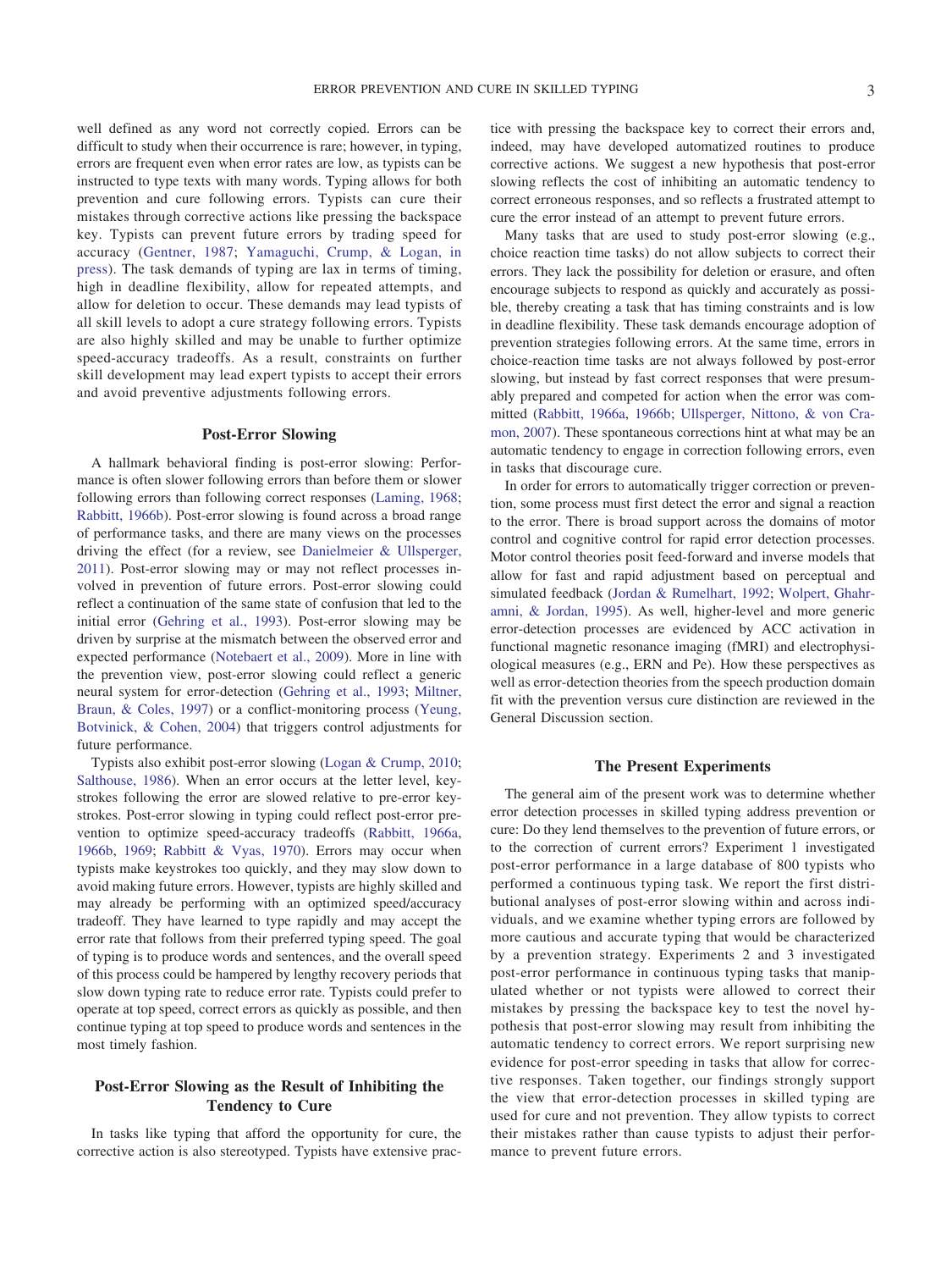# **Experiment 1**

Over the past 4 years, we collected data from 800 typists who completed a short paragraph typing test (approximately 115 words long) developed to measure normal typing speed (Logan & Zbrodoff, 1998). This database provides a unique opportunity to investigate how skilled performers make adjustments following errors. Specifically, we can characterize the temporal properties of the recovery period following errors. If typists engage in prevention, then the recovery period following errors should be marked by slower and more accurate performance. These predictions are investigated first by measuring post-error slowing at the word level, as well as post-error accuracy and error clustering or grouping. Next, we investigate distributional properties of post-error slowing at the letter level to determine whether post-error slowing occurs following all errors, whether post-error slowing occurs across all individuals, and whether post-error slowing changes as a function of typing skill level.

# **Method**

**Subjects.** Eight-hundred volunteers from the Vanderbilt community were recruited for their self-reported ability to type 40 words per minute (WPM). Their mean typing speed was 68 WPM (range  $= 21-127$  WPM); their mean typing error rate was 7%. All subjects were compensated \$12 for 1 hr of participation. All subjects had normal or corrected-to-normal vision and spoke English as a first language.

**Apparatus and stimuli.** Typing tests were conducted on a PC using a 15-in. (38.1-cm) SVGA monitor controlled by METACARD software. Typing responses were registered on a standard QWERTY keyboard. Each phase in the typing task involved copy-typing one of four short paragraphs (115 words in length), taken from Logan and Zbrodoff (1998).

**Procedure.** The typing tests were administered as a part of ongoing typing experiments. The typing test lasted approximately 5 min and was presented to participants after they completed the main experimental session. For each test, typists were presented with a short paragraph on a computer screen. An text box was displayed below the paragraph, in which their keystrokes were echoed. Typists were instructed to type the entire paragraph as quickly and accurately as possible. Typists were informed that the backspace key was disabled and that it would not correct their errors. In the event of an error, typists were instructed to continue typing as normal.

#### **Results and Discussion**

Our general aim was to determine whether post-error performance shows evidence for a recovery period that is sustained or transient. If typists use a prevention strategy, and slow down and increase vigilance following errors to reduce future errors, then we would expect post-error slowing to appear at the word level. If typists successfully use a prevention strategy, then they will be more accurate following errors. Thus, a prevention strategy predicts that errors should be grouped sparsely.

**Word-level post-error slowing.** To measure word-level posterror slowing, the database was filtered with the following constraints. For each typist, each erroneous word was found. We then computed the average inter-keystroke-interval (IKSI) for the error word (E), average IKSI for the preceding correctly spelled word  $(E - 1)$ , and average IKSI for the following correctly spelled word  $(E + 1)$ . IKSIs reflect the average time taken to type each letter in a word. Average IKSIs for each word were found by computing the slope of the line that best fit the individual RTs for each letter in the word. Only words that had at least three letters were used to compute slopes. With these constraints, 765 typists contributed data to the analysis.

Mean IKSIs were  $151 \text{ ms}$ ,  $287 \text{ ms}$ , and  $155 \text{ ms}$  for the  $E - 1$ , E, and  $E + 1$  conditions, respectively. Error (E) words were typed slower than  $E - 1$  words,  $F(1, 764) = 778.47$ ,  $MSE = 9,094.34$ ,  $m_p^2 = .50$ , and E + 1 words,  $F(1, 764) = 701.21$ ,  $MSE = 9,510.90$ ,  $\eta_{\rm p}^2$  = .48. Importantly, there was no evidence for post-error slowing at the word level: Words following errors  $(E + 1)$  were not typed slower than words preceding errors  $(E - 1)$ ,  $F(1, 764) =$ 1.97,  $p < .16$ ,  $\eta_p^2 = .003$ .

The absence of word-level post-error slowing shows either no evidence for a recovery period, or evidence that the recovery period was short-lived and did not persist across words. If typists were attempting to prevent future errors by slowing down they appear only to do so within the context of the remaining letters in the word that they typed incorrectly.

**Error grouping.** Typists may not have slowed down following errors, but perhaps they increased vigilance and focused more on the task to prevent future errors. Such a prevention strategy would reduce the probability that errors are spaced closely together: Words following errors will be more often typed correctly than incorrectly. Typists may not engage in prevention; they may simply resume typing at their normal speed and continue to make errors at their normal rate.

To test for prevention, we computed whether errors are more likely to occur following errors or following correctly typed words, and whether correctly typed words are more likely to follow correctly typed words or errors. Given that word N was typed correctly, the probability that word  $N + 1$  was correct or erroneous was .91 and .09, respectively. Given that word N was an error, the probability that word  $N + 1$  was correct or erroneous was .91 and .09, respectively. The probabilities were identical. Typists were equally likely to make errors following correct or incorrectly typed words. This shows that typists did not become more vigilant following errors, and errors did not seem to result from a sustained confused state, as this would have increased error likelihood following errors.

To provide a more fine-grained test for prevention, we assessed error grouping. We measured distances between errors in the data, and we compared the observed distributions of distances with predicted distributions from a stochastic model, which assumed that errors are distributed randomly within a paragraph. The analysis involved all 800 typists, who were further binned into four groups defined by overall error rate:  $\lt$  0.05 ( $N = 244$ ), 0.05–1.10  $(N = 349)$ , .10–.15 ( $N = 157$ ), and .15–.20 ( $N = 36$ ). For each typist, each word-level error was assigned a number indicating its position in the paragraph (e.g., if the 20th word was in error, then this error was assigned the number 20). Starting from the second error, the distance between each error and the previous error was found. Distance refers to the number of words between successive errors. For each group, the probability of making an error at a given error distance is plotted in Figure 1. As the group error rate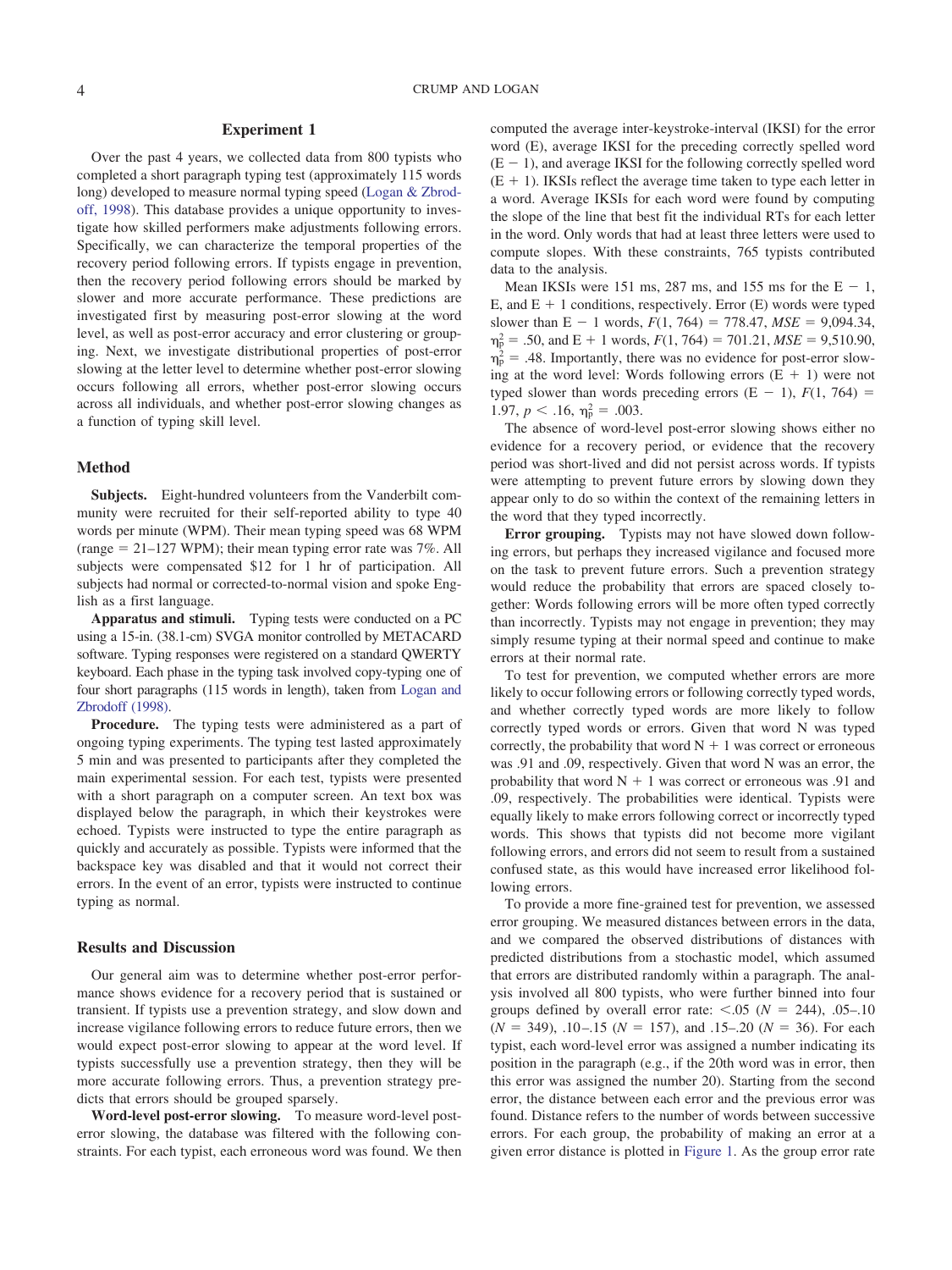

*Figure 1.* Probabilities of word level errors as a function of error distance. Error distance is the number of words intervening between each error. Typists are binned by overall error rates of <.05, .05–.1, .1–.15, and .15–.2. The black line reflects actual subject data. The gray line reflects simulated data from the stochastic model, which assumes errors are distributed randomly in each paragraph.

increases, the proportion of errors that involve short distances increases. The critical question is whether these distributions of error groupings are different from what would be expected by chance.

The distributions of error groupings that would be expected by chance were simulated in the following way. Four simulations were conducted assuming different overall rates  $(<.05, .05-.10,$ .10 –.15, and .15–.20). A paragraph of 100 words was modeled as a vector with 100 units. The vector was populated with 0s and 1s, with 0s reflecting correctly spelled words, and 1s reflecting errors. Each model involved 10,000 simulated subjects. For each simulation, the overall error rate was determined by picking a random value between the error-rate bin limits. This number defined how many 1s would be inserted into the vector. After insertion, the positions of the 1s within the vector were randomized. Next, the distances between successive 1s in the vector were found. These simulated distances were used to construct model predictions for the probability of making an error for different error distances. The simulated distributions are plotted in Figure 1. The model fits were  $R^2 = .46, .97, .99,$  and .99 for the <.05, .05–.10, .10–.15, and .15–.20 groups, respectively. With the exception of the  $\leq$ .05 group (which appears to be the most noisy), the model fit the data remarkably well.

If typists became more vigilant following errors, then the error probability for short distances (e.g., 1–10) should be lower than

would be predicted by the chance model. Instead, for all groups, the predicted probabilities closely matched the observed probabilities across error distances. Both the actual and predicted data show that error probability for short distances increases as the overall error rate increases across groups. These findings emerge from the constraints of populating a limited space with errors. The paragraphs contained 100 –115 words. Increasing error rate populates the paragraph with more errors, and this naturally increases the probability that errors will be more closely packed.

When post-error performance was analyzed at the word level, we found no evidence of post-error slowing. We found no evidence that errors are grouped differently than would be expected from chance. Both of these findings argue against a view that typists were engaging in sustained prevention strategies to reduce future errors. They did not slow down, and they did not improve accuracy following errors at the word level. There was no evidence for a recovery period following errors. Next, we investigate posterror performance in a more fine-grained manner, at the level of letters and keystrokes.

Letter-level post-error slowing. Data from 800 typists were included in the analysis. For each typist, all erroneous words were found. For each word, we restricted analysis to the keystrokes surrounding the first erroneous letter. Figure 2A displays mean IKSIs collapsed across 800 typists for keystrokes surrounding an error  $(E - 1, E$ rror,  $E + 1$ , and  $E + 2$ ). We defined post-error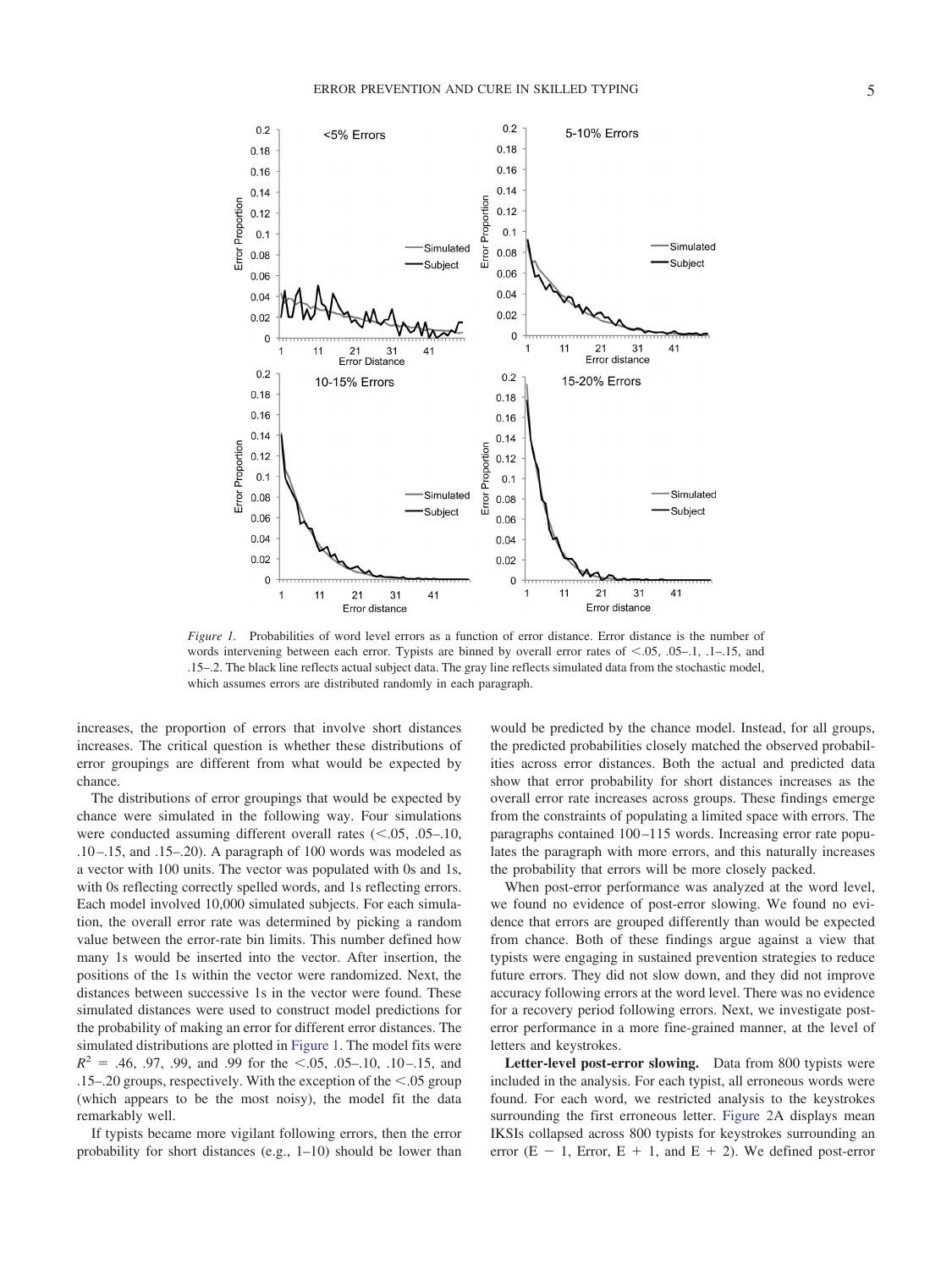

*Figure 2.* (A) Mean inter-keystroke-intervals (IKSIs) surrounding errors collapsed across all typists and errors.  $E - 1$  is the keystroke prior to the error.  $E + 1$  and  $E + 2$  are letter keystrokes following uncorrected errors. (B) Mean post-error slowing for individual subjects by demi-decimal words per minute (WPM) bins; the *x*-axis shows mean WPM for each 40-subject bin. (C) Cumulative distributions showing proportions of IKSIs surrounding errors in bins of 100 ms. (D) Histogram showing the distribution of post-error scores  $[(E + 1) - (E - 1)]$  collapsed across typists. The dotted line shows the fit for a mixture of two normal distributions.

slowing as the difference in IKSI between keystrokes following an error  $(E + 1)$ , mean IKSI = 517 ms) and keystrokes preceding an error  $(E - 1)$ , mean IKSI = 180 ms). The mean difference was significant,  $F(1, 799) = 991.89$ ,  $MSE = 46,060.20$ ,  $\eta_p^2 = .55$ . In contrast to the word-level analysis, the average data here show robust post-error slowing for the keystroke following an error.

**Letter-level post-error slowing and skill level differences.** The large database offers a first opportunity to investigate individual differences in post-error slowing. As mentioned in the introduction, whether typists adopt prevention or cure-based strategies following errors may depend partly on task demands and on skill level. First, we measured the prevalence of post-error slowing at the letter level across all typists by calculating post-error slowing scores  $[(E + 1) - (E - 1)]$  for each typist. The vast majority of typists (98.6%) showed greater than zero post-error slowing; the remaining (11/800 typists) showed post-error speeding. Post-error slowing is ubiquitous in the average across typists.

We looked at post-error slowing as a function of WPM to determine whether post-error performance changes with skill level. Figure 2B shows post-error slowing scores as a function of WPM in demi-decile bins (40 typists each) and clearly shows that typists of all skill-levels show sizable post-error slowing. We analyzed skill level differences in post-error slowing in two ways. First, a median split comparing the slowest and fastest typists showed significantly larger post-error slowing for the slow (369 ms) than fast typists (307 ms),  $F(1, 798) = 8.52$ ,  $MSE = 91,261.88$ ,  $p <$ .005,  $\eta_p^2$  = .01. Second, WPM and post-error slowing scores for all 800 typists were submitted to a linear regression, which showed a significant negative linear trend,  $F(1, 798) = 15.09$ ,  $MSE =$ 90,523.24,  $p < .0001$ ,  $R^2 = .02$ . The intercept was 493 ms, and the slope was –2.29, showing that post-error slowing was generally smaller for faster than slower typists.

The smaller post-error slowing with faster typists suggest smaller absolute adjustments, but they could also reflect constant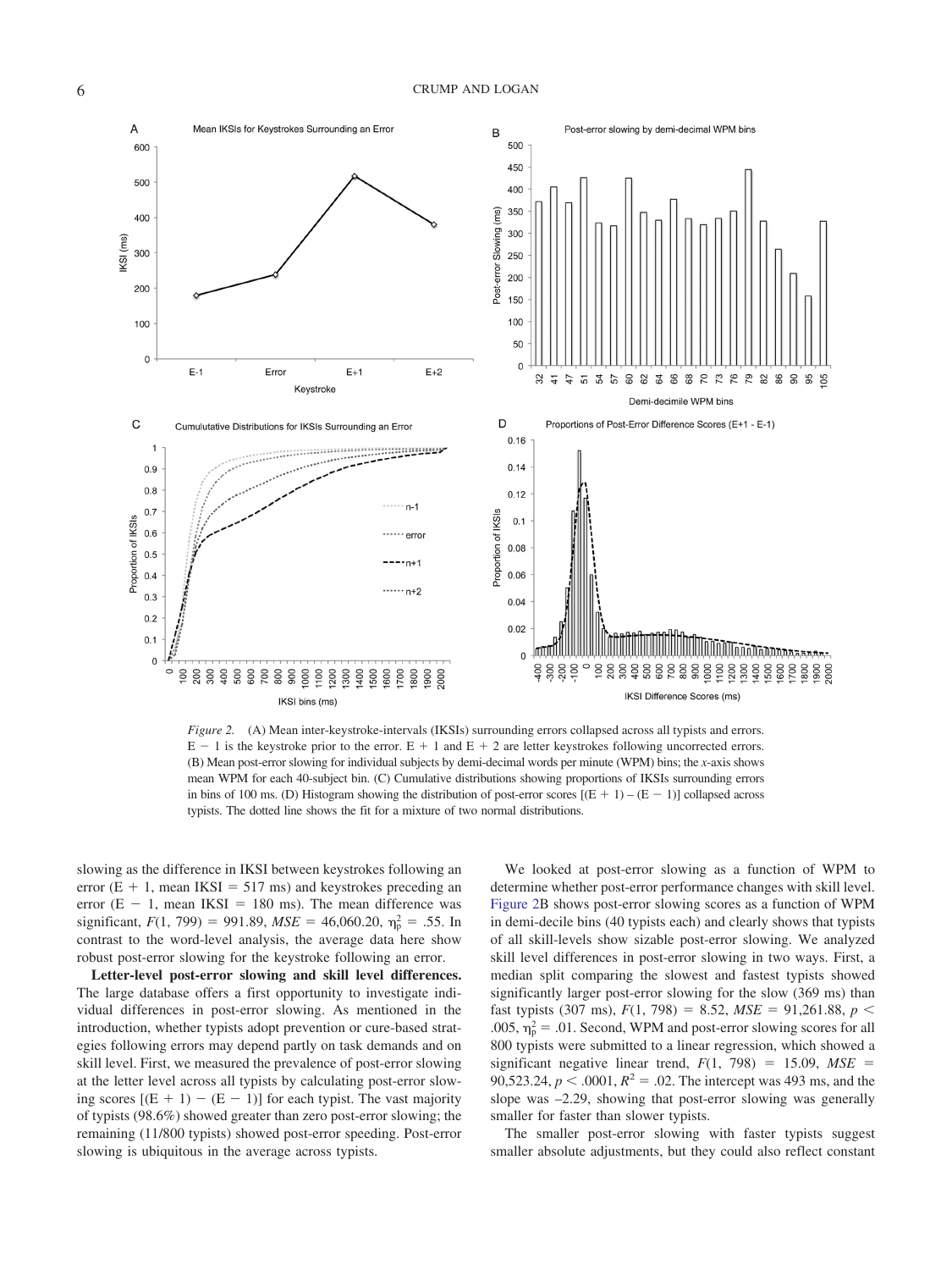or larger relative adjustments. We addressed this issue with a proportional analysis in which each typist's post-error slowing score was normalized by their average IKSI for typing the entire paragraph. The proportional analyses showed opposite effects. A median split comparing the slowest and fastest typists showed significantly larger proportional post-error slowing for the fast  $(2.07)$  than slow  $(1.64)$  typists,  $F(1, 798) = 11.59$ ,  $MSE = 3.20$ ,  $p < .001$ ,  $\eta_p^2 = .01$ . A regression of WPM and proportion posterror slowing scores for all 800 typists showed a significant positive linear trend,  $F(1, 798) = 14.27$ ,  $MSE = 2,546.06$ ,  $p <$ .0005,  $R^2 = .02$ . The intercept was .95, and the slope was .01, again showing a trend for the fast typists to have larger proportional post-error slowing than slow typists.

Overall, the magnitudes of differences in post-error slowing between slow and fast typists were very small both absolutely and proportionally, and both slow and fast typists showed sizeable post-error slowing effects. This fits with the view that task demands in typing rather than skill level determine how typists respond following errors. The interpretation of the skill-related differences depends on whether absolute or proportional differences are more valid measures of post-error slowing. If absolute differences matter, then the data suggest that slower typists inhibited correction more than faster typists. If proportional differences matter, then the data suggest that faster typists may have inhibited correction strategies more than slower typists. Future research will be required to distinguish these possibilities.

**Distributional analysis of letter-level post-error slowing.** Next, we investigated whether post-error slowing always occurs following errors at the keystroke level. We measured IKSIs for keystrokes surrounding every error made by every typist. Figure 2C shows cumulative distributions for  $E - 1$ , Error,  $E + 1$ , and  $E + 2$  IKSIs, collapsed across all typists. All distributions appear to start at a common minimum and rise at the same rate until about the 50th percentile. After that, IKSIs immediately following an error  $(E + 1)$ , and to some extent  $E + 2$ ) show marked departures from the  $E - 1$  and Error distributions. Most of the IKSIs for the  $E - 1$  and Error distributions occur within 300 ms, whereas a large proportion of IKSIs for the  $E + 1$  distribution occurs later than 300 ms. This suggests that the distribution of post-error  $(E + 1)$  IKSIs is a mixture of IKSIs that are fast like normal IKSIs (e.g.,  $E - 1$ ) and IKSIs that are extremely slow.

The evidence for a mixture distribution can be seen in the histogram of post-error slowing difference scores  $[(E + 1) - (E - 1)]$  for each error, plotted in Figure 2D. The histogram is bi-modal, which is characteristic of distributions of extreme mixtures (Yantis, Meyer, & Smith, 1991). To estimate the mixture probability and the parameters of the parent distributions contributing to the mixture, we fit a mixture of two normal distributions to the data using maximum likelihood estimation. The best fitting mixture probability was 0.47, indicating that almost half of the IKSIs came from the fast distribution. This provides the first evidence that post-error slowing does not occur following every error. Instead, it occurs following approximately half of the errors. The fast peak had a mean of –20 ms and a standard deviation of 76 ms. This mean was significantly smaller than zero, suggesting that half of the keystrokes following errors are actually faster than normal keystrokes,  $t(5890) = -20.35$ ,  $p < .01$ . The slow peak was best fit with a mean of 574 ms and a standard deviation of 677 ms.

Taken together, these distributional analyses are the first to establish that post-error slowing does not occur after every error, although it occurs in almost all typists. The data show that post-error slowing occurs about half of the time following an error, and when it does not occur, there is some evidence of post-error speeding (the mean of the fast post-error distribution was 159 ms/keystroke, whereas the mean for pre-error IKSIs was 179 ms/keystroke).

Our finding that post-error slowing and speeding both occur is very important. It suggests that previous accounts of post-error slowing are inadequate because they imply that post-error slowing should occur after every error (Gehring et al., 1993; Miltner et al., 1997; Notebaert et al., 2009; Yeung et al., 2004). This calls for a different perspective on post-error processing that would explain why slowing occurs after some errors and speeding occurs after others.

We propose the novel hypothesis that post-error slowing results from inhibiting the automatic tendency to correct errors. It is important to note that in these typing tests we prevented typists from correcting their errors by disabling the backspace key. Instead, typists were instructed to type through errors without correcting them. We suggest that post-error slowing occurs following errors that elicited a corrective movement toward the backspace key that had to be inhibited. Indeed, it is possible that typists struck the backspace key following some errors. This hypothesis may account for post-error slowing in other tasks where participants are not allowed to correct their errors and may have to suppress their natural tendency to do so.

## **Experiment 2**

Experiment 1 showed that typists do not engage in prolonged prevention to reduce future errors. Typing speed briefly slows following errors at the keystroke level, but returns to normal by the next word. All of these data were collected in a typing test that disabled the backspace key. The aim of Experiment 2 was to investigate post-error performance in a continuous typing test that allowed typists to use the backspace key to correct their errors. If post-error slowing results from inhibiting the tendency to correct errors, we should see no post-error slowing when typists are allowed to correct their errors.

We used the same typing test as above with the following changes. Each typist completed 24 paragraphs. The backspace key was enabled for all paragraphs, and typists were not allowed to use the mouse to correct their mistakes. We assumed that typists would occasionally fail to correct errors, and we anticipated situations where typists would attempt to backspace through several words to correct a prior word. We preempted this by manipulating postview across six conditions. For each post-view condition, typists could only view their most recent 5, 10, 15, 20, 25, or 30 keystrokes. As they continued typing, letters displayed as visual feedback that were beyond the post-view window were erased from the screen.

Enabling the backspace key allows us to measure several aspects of post-error performance in typing. First, we can measure the latency and probability of error detection. We assumed that typists would detect and correct some errors very rapidly, striking the backspace key immediately after the error, would detect and correct other errors slowly, striking several keys before striking the backspace key, and miss some errors entirely, never striking the backspace key. We assumed that any errors that were followed by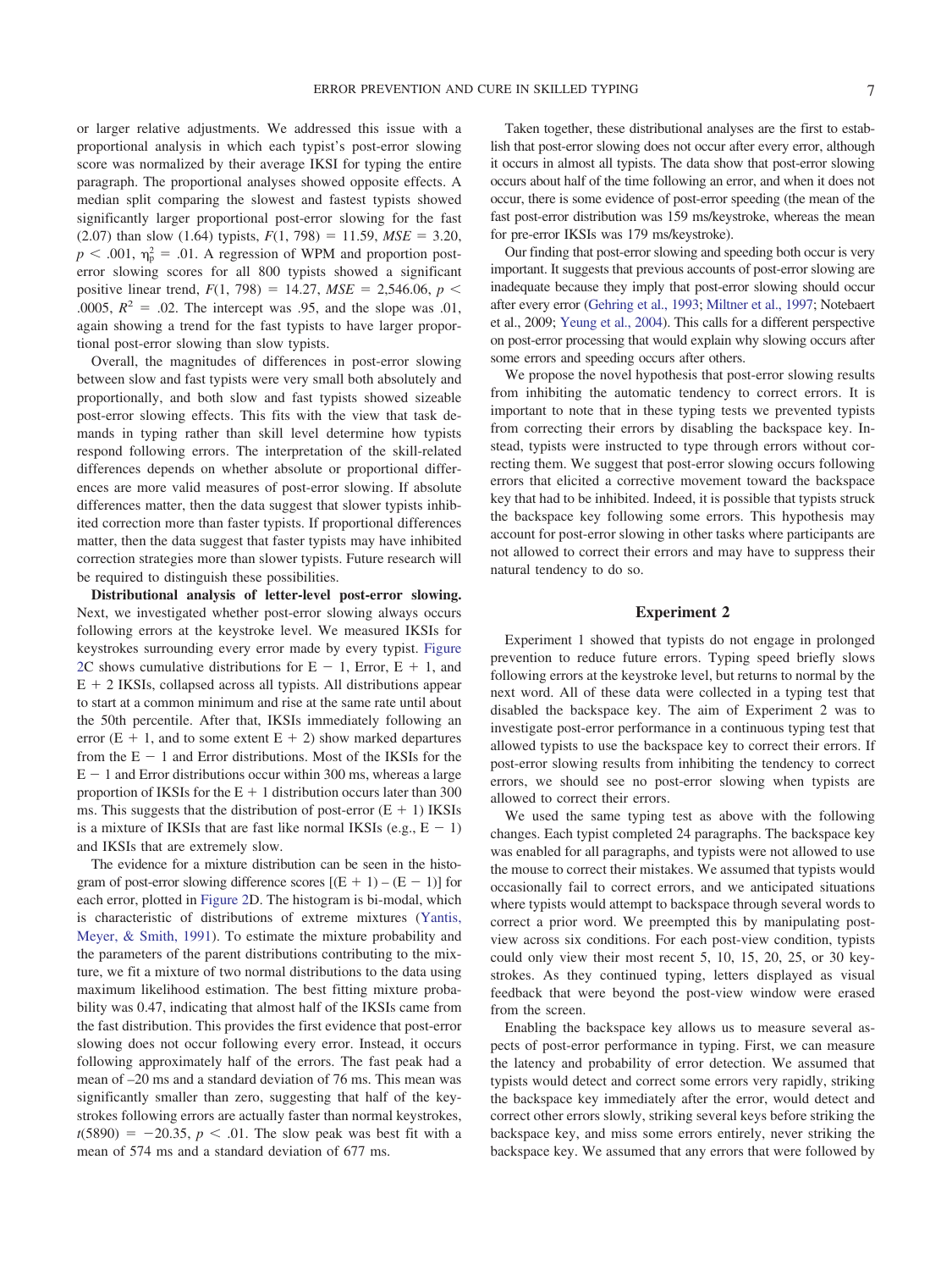a backspace or series of backspaces were explicitly detected, and the number of keystrokes between the error and the first backspace indicates latency of explicit error detection. The post-view manipulation was intended to provide converging evidence for this latency measure. Typists should not correct errors whose latencies were longer than the post-view. Thus, the proportion of errors that were detected in each post-view condition can be used to estimate the proportion of the error-detection latency distribution that fell within the number of post-viewed keystrokes.

Second, we can measure timing of post-error performance for keystrokes following errors that were not immediately corrected. Post-error slowing at the keystroke level could reflect an implicit error detection process that slows typing to prevent errors on the following keystroke. On this view, post-error slowing should be observed at the keystroke level for keystrokes following uncorrected errors. We suggested that the post-error-slowing observed in Experiment 1, where backspacing was not allowed, could reflect inhibition of the automatic tendency to correct errors by pressing the backspace key. In Experiment 2, typists were allowed to press the backspace button and would have no reason to inhibit this tendency. With this procedure, the cure perspective predicts an absence of post-error slowing for keystrokes following errors that were not immediately corrected.

Finally, the timing of corrective responses (pressing the backspace key) and the time to resume normal typing following correction can be measured. If typists engage in prevention following error detection, then they may slow down following errors. On the other hand, typists may not engage in prevention when they have the opportunity to correct their mistakes. After correcting their errors they may quickly resume typing at normal speed.

# **Method**

**Subjects.** Subjects were 18 students from Vanderbilt University who were recruited for their self-reported ability to type 40 WPM. Their mean typing speed was 80 WPM (range  $= 49-103$ ) WPM); their mean typing error rate was  $22\%$  (range =  $15\%$ – 38%). All subjects were compensated \$12 for 1 hr of participation. All subjects had normal or corrected-to-normal vision and spoke English as a first language.

**Apparatus and stimuli.** The experiment was conducted on a PC using a 15-in. (38.1-cm) SVGA monitor controlled by METACARD software. Typing responses were registered on a standard QWERTY keyboard. Each phase in the typing task involved copy-typing one of six short paragraphs (115 words in length), taken from Logan and Zbrodoff (1998).

**Procedure.** Each typist transcribed 24 paragraphs. Each paragraph was chosen from among the six total paragraphs so that across the session each typists typed each paragraph four times. For each, the paragraph was presented above a text-box that gave visual feedback during copy typing. Typists could see the letters they typed and the letters they deleted when backspacing, as would normally be the case when using a word-processor. However, unlike a word-processor, the number of letters displayed as feedback was restricted to 30, 25, 20, 15, 10, or 5, of the most recent letters. Visual feedback of letters was updated continuously during typing, with trailing letters outside of the post-view window blanked out with subsequent keystrokes. Paragraphs were randomly assigned to the restricted post-view conditions. The order of post-view conditions was assigned randomly for each typist. For all paragraphs, typists were instructed to type as quickly and accurately as possible, and to correct any errors that they noticed by using the backspace key.

# **Results**

**Explicit error detection and correction.** We first investigate explicit error detection and correction as measured by backspace key presses. For each error, we measured the number of keystrokes intervening between the erroneous keystroke and the backspace key. Collapsing across all typists, Figure 3B shows the proportion of errors that were corrected immediately following the error (zero) up to nine intervening keystrokes before the backspace key was pressed, for each of the restricted post-view conditions. Visual inspection of the figure shows a similar pattern across post-view conditions. Collapsing across post-view conditions, .46 of the errors were corrected immediately following the error, .28 were corrected with one intervening keystroke, .11 were corrected with two intervening keystrokes, .07 were corrected with three intervening keystrokes, and the remaining errors were corrected with four or more intervening keystrokes. These probabilities reflect the rates of detected errors that were detected at a given lag. Overall, typists detected and corrected 93% of their errors. The findings show that latency of error detection was relatively short, and usually shorter than our shortest post-view. Approximately half of the time, typists corrected their errors immediately, suggesting that explicit error detection can operate fairly quickly. However, the other half of the time, typists missed their errors as evidenced by the additional keystrokes that intervened prior to backspacing.

**Keystroke timing.** Figure 3A shows mean IKSIs for keystroke positions surrounding errors grouped by errors that were corrected with a zero to four keystroke correction delay. IKSIs were collapsed across the post-view restriction conditions. The keystroke positions are ordered but not always in immediate temporal order for each of the correction delays.

Correct keystrokes preceding the error  $(E - 1 = 154$  ms) were faster than erroneous keystrokes ( $E = 201$  ms),  $F(1, 17) = 35.06$ ,  $MSE = 2,814.55$ ,  $\eta_p^2 = .67$ . Some errors were not immediately corrected, so the figure next plots keystrokes  $E + 1$  to  $E + 4$ , which involve intervening letters that were pressed prior to backspace. Interestingly, keystrokes following the error  $(E + 1 = 123)$ ms) were faster than keystrokes preceding the error  $(E - 1 = 154)$ ms),  $F(1, 17) = 64.05$ ,  $MSE = 595.24$ ,  $\eta_p^2 = .79$ . This is the first demonstration of a complete absence of post-error slowing following errors at the keystroke level. When typists are allowed to correct their mistakes, they show post-error speeding following uncorrected errors. Post-error speeding occurs on trials where an error was not immediately corrected, and typists may have been unaware that these errors occurred. Post-error speeding may also be accounted for by a trial-selection artifact. When an error is committed and subsequently detected, the need for a new corrective action arises. On some trials, typists may fail to stop the next letter press before pressing the backspace key, and this is more likely to happen when the next letter press has a fast than slow finishing time.

The slowest keystroke was the first backspace press  $(B1 =$ 416 ms). B2–B5 represent subsequent backspaces that were necessary for the one to four correction delay conditions. The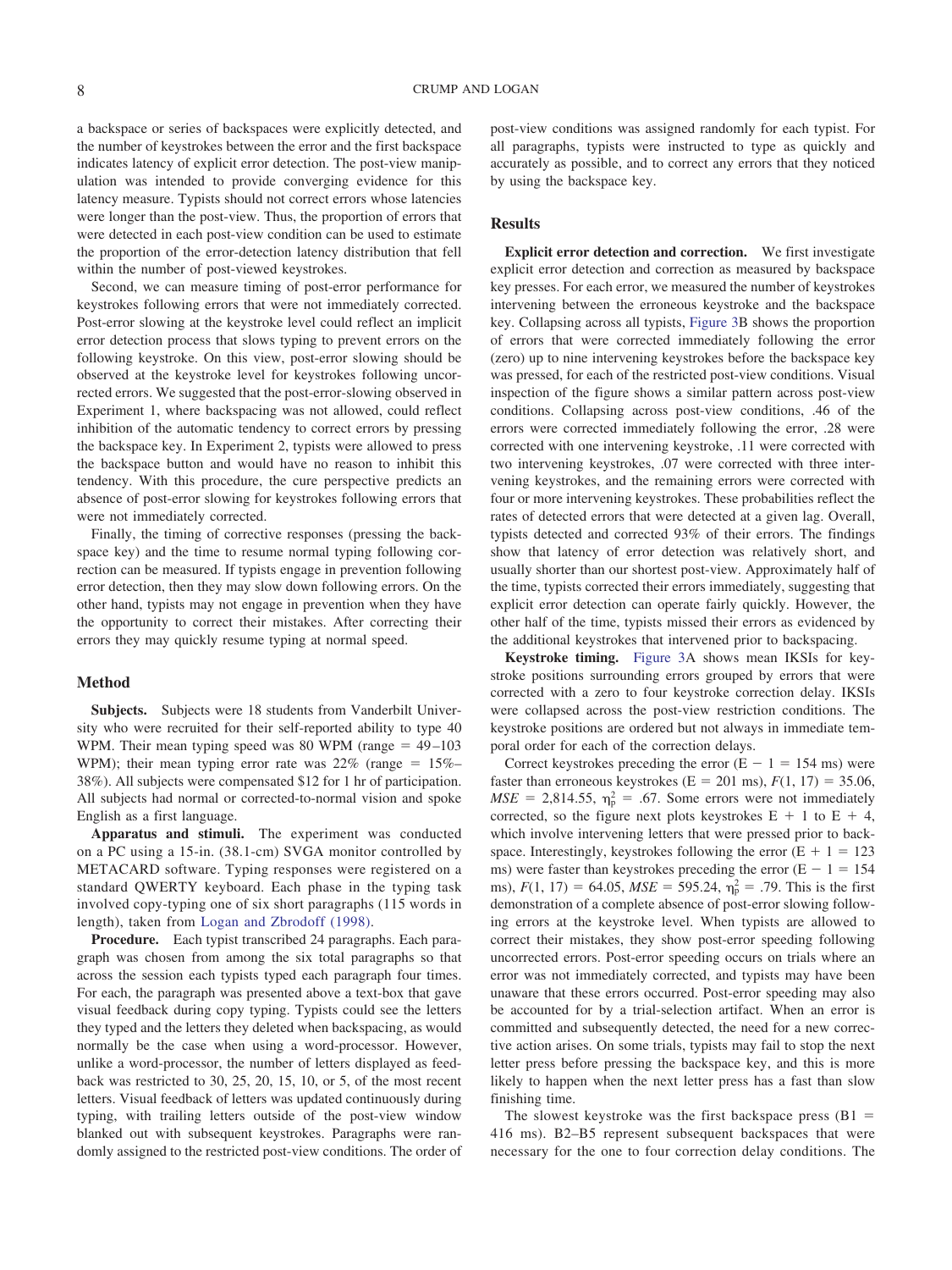

*Figure 3.* (A) Mean inter-keystroke-intervals (IKSIs) surrounding errors, collapsed across post-view conditions, for errors that were corrected with zero to four correction delay. Zero represents errors that were corrected immediately following the error.  $E - 1$  is the keystroke prior to the error  $(E)$ .  $E + 1$  to  $E + 4$  are letter keystrokes following uncorrected errors. B1 is the first backspace press to correct the error, and B2–B5 are successive backspace presses. R1 is the first correct keystroke following the final backspace press, and R2–R4 are the subsequent correct letter keystrokes. (B) Proportion of errors in each post-view condition that was corrected immediately or was delayed in correction by intervening keystrokes.

first backspace press is presumably slowest because it reflects both the time required for error detection and the time required to move the right hand little finger to press the backspace key. The figure shows that subsequent backspaces were made rapidly, and the rate of backspacing began to slow as the typist approached the incorrect letter.

When typists resumed typing, the first correct keystroke following the final backspace press  $(R1 = 255 \text{ ms})$  was slower than pre-error keystrokes ( $E - 1 = 154$  ms),  $F(1, 17) = 45.89$ ,  $MSE =$ 10,075.1,  $\eta_{\rm p}^2$  = .73. However, the next keystroke (R2 = 140 ms) was faster than pre-error keystrokes,  $F(1, 17) = 6.19$ ,  $MSE =$ 1,355.93,  $\eta_p^2 = .27$ . It would appear that typists take approximately one keystroke to get back on track. However, resumption time may be even swifter. It takes time to move the right hand toward the home row and away from the backspace key. R1 slowing could be driven entirely by keystrokes that are made with the right hand. We examined this possibility looking at R1 IKSIs for left versus right hand keystrokes. We included only IKSIs from the zero correction delay condition as these had the largest number of observations per cell. Mean IKSIs for R1 right hand keystrokes (263 ms) were slower than pre-error IKSIS,  $F(1, 17) =$ 60.98,  $MSE = 1,680.26, \eta_p^2 = .78$ . Interestingly, Mean IKSIs for R1 left hand keystrokes (157 ms) were not significantly different from pre-error IKSIS,  $F < 1$ ,  $\eta_p^2 = .002$ . Right hand keystrokes were presumably slower than left hand owing to the fact that the right hand takes time to move away from the backspace key. Looking only at the left hand responses, we see no evidence of a recovery period following error correction. After hitting bump and correcting for it, typists immediately put the pedal to the metal.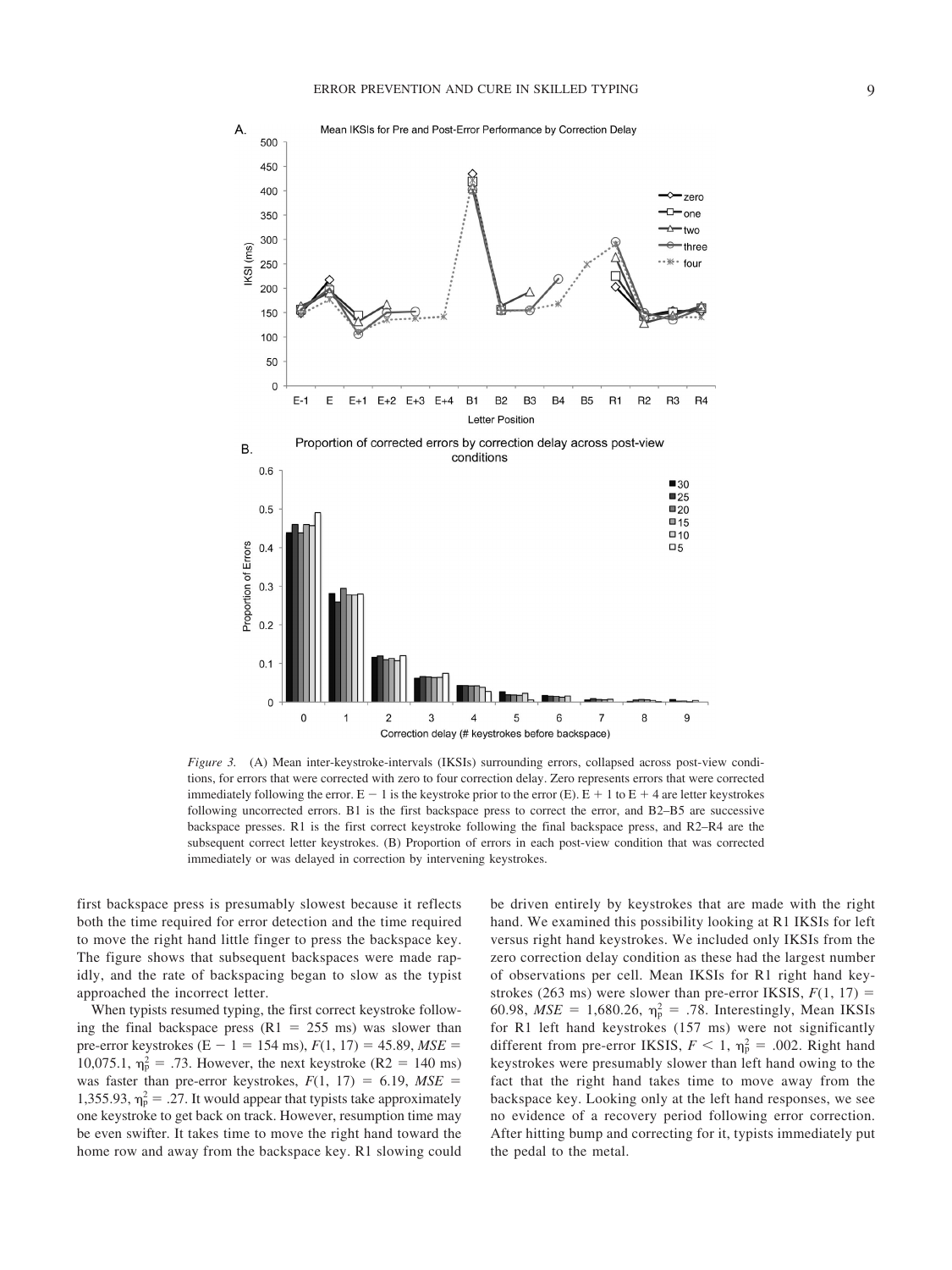# **Discussion**

There are three important findings in Experiment 2. First, we found that typists detected half of their errors immediately before striking the next key. This value corresponds well with the estimate of the mixture probability in the distributional analysis, suggesting that error detection can occur quickly for some errors. This finding also fits well with prior work showing fast corrective responses following errors in choice-reaction time (RT) tasks (Rabbitt, 1966a, 1966b).

Second, we found post-error speeding instead of post-error slowing. Post-error slowing was observed only for backspace key presses, and those may have long latencies for physical reasons: The backspace key is located beyond the upper right corner of the keyboard and requires a stretch of the right-hand little finger to strike it. Post-error speeding was a very surprising result. It is consistent with the mixture-distribution fits in our distributional analysis in Experiment 1, which found a fast mode with a mean of –20 ms, suggesting post-error speeding for undetected errors. Post-error speeding is also consistent with our hypothesis that post-error slowing results from the requirement to inhibit the natural tendency to correct errors in experiments in which error correction is prevented. We allowed error correction in this experiment and found post-error speeding instead of post-error slowing. Post-error speeding is inconsistent with theories that assume posterror slowing results from persistence of the state of confusion that led to an error (Gehring et al., 1993), adjustments following error detection (Miltner et al., 1997), adjustments following conflict detection (Yeung et al., 2004), or surprise (Notebaert et al., 2009).

Third, this experiment is the first to report resumption times following error correction. We showed that typists immediately resume typing at their normal rate following error correction. This finding provides more evidence that typists do not engage in sustained prevention to reduce future errors.

#### **Experiment 3**

Across Experiments 1 and 2, we showed that post-error performance in skilled typing depends strongly on whether typists can correct their mistakes. The purpose of Experiment 3 was to replicate these findings in a within-subject design. Experiment 3 was the same as Experiment 2 except that the backspace key was disabled for half of the paragraphs and was enabled for the other half. As well, a single post-view restriction condition (15 letters) was used for all paragraphs.

An overarching goal of Experiment 3 was to better establish relationships between the distributional analysis of post-error performance from Experiment 1 and the findings of Experiment 2. The distributional analyses showed post-error speeding for approximately half of all errors, and post-error slowing the other half. It is tempting to relate these findings to the probability of immediate error correction from Experiment 2, where we showed that approximately half of errors are detected immediately. Both of these findings speak to the reliability of the processes detecting errors. Error detection is reliable in the sense that typists detected and corrected most of their errors overall; however, the speed with which errors are detected is variable. Typists failed to immediately detect errors approximately half of the time. We suggested that the post-error slowing observed for half of the errors in Experiment 1 was the result of an inhibition process. When typists were not allowed to correct their errors they inhibited the automatic tendency to press the backspace button. The data imply variability in the retrieval of backspace presses following an error as post-error slowing only occurred half of the time. In Experiment 2, typists were allowed to correct their errors. They did so 93% of the time, and they did so immediately about half of the time, presumably on occasions where the error successfully retrieved the backspace press. When typists failed to detect their error immediately, they showed post-error speeding rather post-error slowing: They failed to retrieve backspace key presses and so did not need to inhibit them. Experiment 3 tests this hypothesis in a within-subjects design. We expected the same typists to show post-error slowing when they were not allowed to correct errors and post-error speeding when they were allowed to correct errors.

We registered use of the backspace key in both conditions of Experiment 3. In all of our previous experiments in which typists were not allowed to correct errors, we completely disabled the backspace key, and the computer did not record these key presses if they were made. It is possible that our previous evidence of post-error slowing can be explained by spurious keystrokes to the disabled backspace key. For example, the post-error slowing in Experiment 1 may be driven by typists noticing their errors and then attempting to press the backspace key. The backspace was not recorded, but pressing the key would cause time to elapse and produce the observed post-error slowing. In Experiment 3, we recorded all backspace key presses, even when typists were not allowed to correct errors. In the condition where typists were not allowed to use the backspace key, we expected post-error slowing. If post-error slowing results from spurious backspace key presses, we should see post-error slowing only when typists spuriously type the backspace key. If post-error slowing results from inhibiting the tendency to correct errors, we should see post-error slowing when typists do not strike the backspace key.

# **Method**

**Subjects.** Subjects were 18 students from Vanderbilt University who were recruited for their self-reported ability to type 40 WPM. Their mean typing speed was 91 WPM (range  $= 89-133$ ) WPM); their mean typing error rate was  $10\%$  (range =  $3\%$ -20%). All subjects were compensated \$12 for 1 hr of participation. All subjects had normal or corrected-to-normal vision and spoke English as a first language.

**Apparatus and stimuli.** The experiment was conducted on a PC using a 15-in. (38.1-cm) SVGA monitor controlled by METACARD software. Typing responses were registered on a standard QWERTY keyboard. The typing task involved copytyping one the same paragraphs used in Experiment 2.

**Procedure.** For all paragraphs, post-view was restricted to 15 letters. Typists transcribed 24 total paragraphs taken from the six paragraphs used in Experiment 2. Each of the paragraphs was typed twice with the backspace key enabled and twice with the backspace key disabled. When backspace was enabled, typists were instructed to correct their mistakes. When backspace was disabled, typists were instructed to ignore their mistakes, continue typing as normal, and avoid pressing the backspace key. In the backspace disabled condition, the backspace key did not delete letters from the screen; however, presses to this button were registered by the computer. Backspacing was enabled or disabled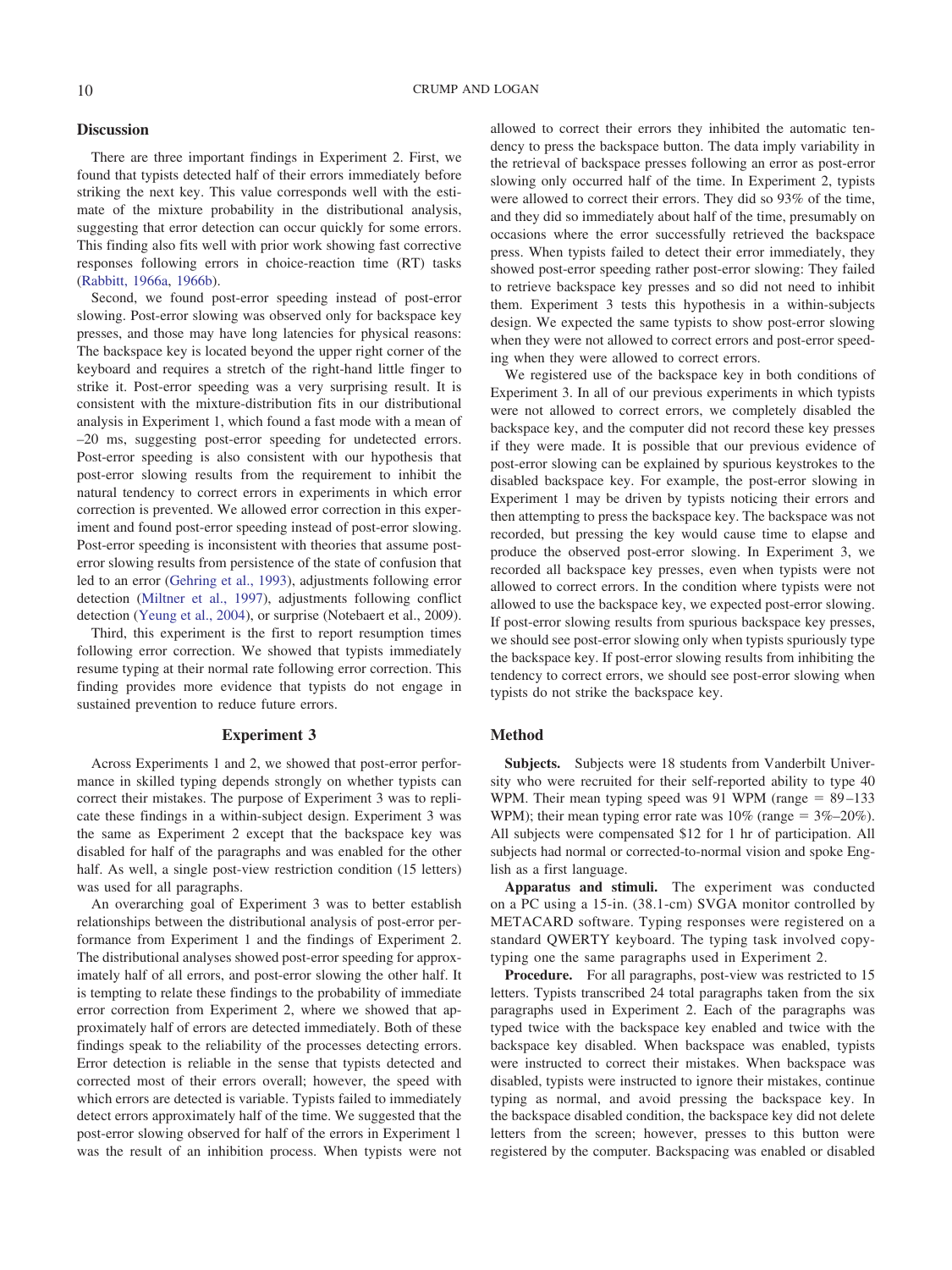in a blocked design. Typists completed one group of 12 paragraphs with one instruction, the remaining group with the other instruction. Whether typists received enabled or disabled paragraphs first was randomized. For each paragraph, typists were given on screen instructions indicating whether backspacing was enabled or disabled. These instructions remained onscreen throughout typing of each paragraph.

# **Results**

Our primary aim was to determine whether post-error slowing depends on the task demand to allow or disallow correction via backspacing. Figures 4 and 5A show mean IKSIs surrounding errors for backspace disabled and enabled conditions, respectively. Visual inspection shows post-error slowing when the backspace key was disabled, and post-error speeding when the backspace key was enabled, replicating the patterns Experiment 1 and 2 within individual typists.

**Backspace disabled paragraphs.** The overall word-level error rate for the backspace disabled paragraphs was .10, or 11.1 incorrectly typed words per paragraph. For each typist and for each paragraph, we measured the prevalence of spurious backspace presses as the number of backspace presses divided by the total number of errors. For each error, the average rate of spurious backspace presses was .10, or .96 spurious backspace presses per paragraph. Spurious backspaces presses did occur, but they did not occur very often.

We note that typists were explicitly instructed not to press the backspace key, and there was a constant on screen reminder present during the paragraph typing task. In addition, the backspace disabled paragraphs were presented in a blocked fashion. Typists had experience with 12 successive paragraphs under the same task instructions. Consequently, there was sufficient time for each typist to adjust to the task demand. The fact that spurious backspacing exists, despite ample preparation, instruction, and

immediate feedback that the backspace was disabled, further demonstrates the pre-potent nature of the backspace response following errors.

Importantly, keystroke times for words where typists pressed the backspace key were not included in analysis of post-error performance. Figure 4 shows mean IKSIs for pre- and post-error performance. Mean IKSIs were 169 ms, 200 ms, 390 ms, 314 ms, 261 ms, 216 ms, and 199 ms in the  $E - 1$ ,  $E$ ,  $E + 1$ ,  $E + 2$ ,  $E + 3$ ,  $E + 4$ , and  $E + 5$  conditions, respectively. Replicating the pattern from Experiment 1, we show significant post-error slowing: The keystroke following the error was slower than the keystroke preceding the error,  $F(1, 17) = 88.58$ ,  $MSE = 4.987.62$ ,  $\eta_p^2 = .84$ . We also see that typists somewhat gradually resume normal typing over several keystrokes. Even by  $E + 5$  they are not fully back to pre-error speeds,  $F(1, 17) = 14.25$ ,  $MSE = 577.63$ ,  $\eta_p^2 = .46$ . However, we know from Experiment 1 that post-error slowing does not persist across words, so overall the recovery remains fairly rapid.

**Backspace enabled paragraphs.** The overall word-level error rate for the backspace disabled paragraphs was .13, or 14.57 incorrectly typed words per paragraph. Figure 5A shows mean IKSIs for the keystrokes surrounding errors for the backspaceenabled paragraphs. The overall pattern replicates the basic findings from Experiment 2 shown in Figure 3A. Owing to a small number of observations per cell, the data from the correction delay four condition were not included in the analysis.

We focus on the most important finding: Post-error slowing was not observed for keystrokes following errors that were not immediately corrected. Instead, we again found evidence of post error speeding.  $E + 1$  IKSIs (138 ms) were faster than  $E - 1$  IKSIs (160 ms),  $F(1, 17) = 4.30$ ,  $MSE = 3,119.00$ ,  $p < .06$ ,  $\eta_p^2 = .20$ .

The remaining timing data replicated the pattern of findings from Experiment 2. Mean E IKSIs (207 ms) were slower than  $E -$ 1 IKSIs,  $F(1, 17) = 13.53$ ,  $MSE = 5,374.72$ ,  $\eta_p^2 = .44$ . The first



*Figure 4.* Mean inter-keystroke-intervals (IKSIs) for keystrokes surrounding errors in the backspace disabled condition.  $E - 1$  is the keystroke prior to the error (E).  $E + 1$  to  $E + 5$  are letter keystrokes following uncorrected errors.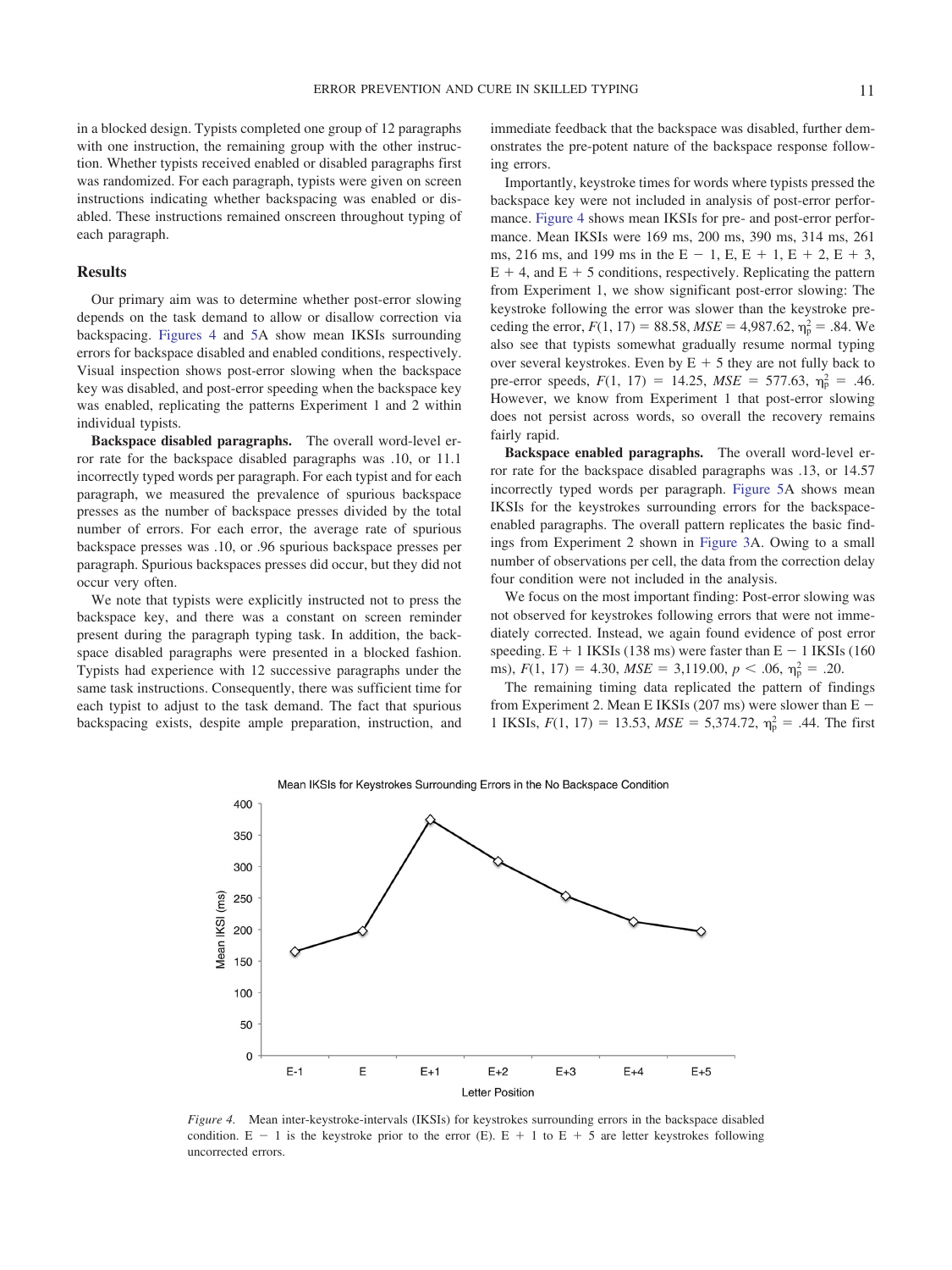

*Figure 5.* (A) Mean inter-keystroke-intervals (IKSIs) for keystrokes surrounding errors in the backspace enabled condition.  $E - 1$  is the keystroke prior to the error (E).  $E + 1$  to  $E + 3$  are letter keystrokes following uncorrected errors. B1 is the first backspace press to correct the error, and B2–B3 are successive backspace presses. R1 is the first correct keystroke following the final backspace press, and R2–R4 are the subsequent correct letter keystrokes. (B) Proportion of errors that was corrected immediately or was delayed in correction by intervening keystrokes.

backspace press was the slowest response  $(B1 = 469 \text{ ms})$ . The first resumed response ( $R1 = 303$  ms) was slower than pre-error IKSIs,  $F(1, 17) = 64.47$ ,  $MSE = 11,111.80$ ,  $\eta_p^2 = .79$ , and the next response ( $R2 = 180$  ms) was not significantly different from pre-error IKSIs,  $F(1, 17) = 1.11$ ,  $MSE = 11,703.4$ ,  $p < .31$ ,  $\eta_{\rm p}^2 = .06$ .

As with Experiment 2, we report variability in explicit error detection by measuring the number of keystrokes intervening between the erroneous keystroke and the backspace key. Collapsing across all typists, Figure 5B presents the proportion of errors that were corrected immediately following the error (zero) up to nine intervening keystrokes before the backspace key was pressed. Visual inspection shows similar results to those found in Experiment 2. Overall, 86% of errors were corrected; of these, 50% of the errors were corrected immediately following the error, 22% were

corrected with one intervening keystroke, 12% were corrected with two intervening keystrokes, 5% were corrected with three intervening keystrokes, and the remaining errors were corrected with four or more intervening keystrokes.

# **Discussion**

Post-error slowing was observed when the backspace key was disabled, and typists were instructed to continue typing following an error without pressing the backspace key. Post-error speeding was observed when the backspace key was enabled, and typists were instructed to correct their mistakes. These findings support the novel hypothesis that post-error slowing results from inhibiting the automatic tendency to correct errors. The results rule out the possibility that post-error slowing results from spurious pressing of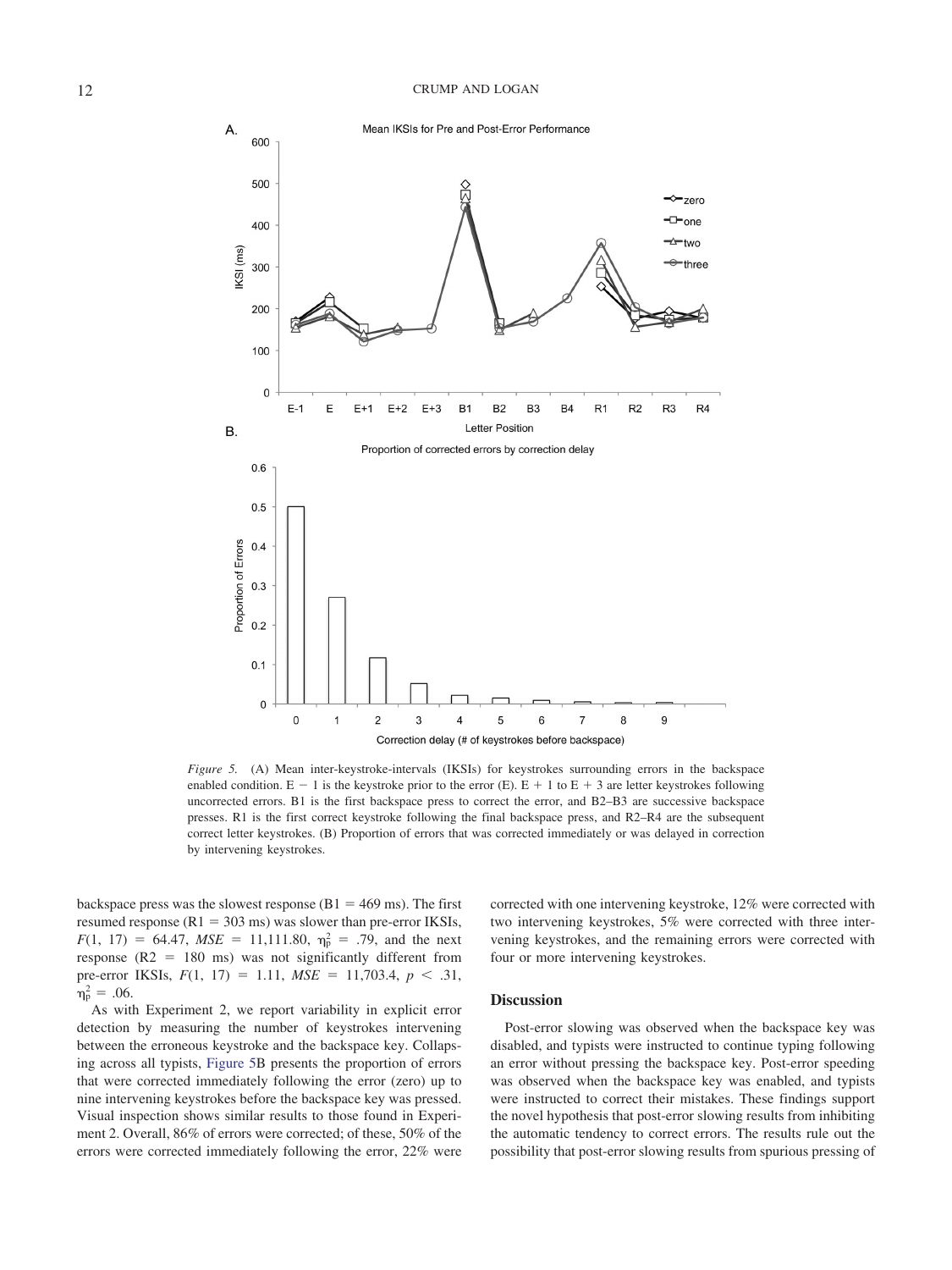the disabled backspace key. Spurious backspace key presses were rare, and post-error slowing was observed when the backspace key was not pressed.

# **General Discussion**

Our findings support a distinction between prevention and cure in post-error performance. Across three experiments, typists showed no evidence of prevention following errors. They did not slow down or improve accuracy following errors. Instead, typists showed evidence of a cure perspective. When they were allowed to correct their mistakes, they typed at their normal rate unless they were in the process of correcting their error. The action to correct an error was slow, but there was no speed cost in resuming typing following correction.

We show that post-error slowing, which is a ubiquitous phenomenon across many performance tasks, does not occur following every error. We demonstrate that allowing typists to correct their mistakes causes dramatic changes in post-error performance. When typists were allowed to correct their mistakes, we found significant post-error speeding. When typists were not allowed to correct their mistakes, we found significant post-error slowing. The data support a new cure perspective on post-error slowing in skilled typing: Post-error slowing reflects inhibition of the prepotent tendency to make corrective actions following an error.

#### **Explicit and Implicit Error Detection Processes**

We have proposed that error-detection in skilled typing is controlled hierarchically by two processing loops (Logan & Crump, 2010, 2011a, 2011b). The outer loop monitors feedback from the screen and mediates awareness of the error. The inner loop is sensitive to kinesthetic feedback and mediates post-error slowing. Our prior work supported this division of labor by dissociating illusions of error awareness from post-error slowing in typing performance. Our present findings further support an inner-loop error-detection process and suggest that rapid detection of errors activates pre-potent responses to the backspace key. When typists are not allowed to make corrective actions, they exhibit post-error slowing driven by inhibition of the pre-potent backspace response.

Our findings raise important questions about the relationship between explicit and implicit error detection processes. We found that explicit error detection can occur immediately following an error, but often occurs with some delay. It is tempting to speculate that implicit error detection processes provide signals to explicit processes that play a role in determining the speed of explicit detection. When typists can correct their mistakes, they do so immediately about half of the time. When typists cannot correct their mistakes, post-error slowing is observed about half of the time. Putting these observations together suggests that variability in implicit error detection processes controls the speed of explicit error detection. That is, rapid corrective actions in continuous typing may be triggered by signals produced by implicit error detection processes.

We suggest that implicit error detection develops alongside skill in normal typing. Early in learning, typists make many mistakes, and they make voluntary corrective actions to fix them. The same learning processes that automatize typing would also automatize the actions necessary for corrections. In this way, implicit errordetection abilities emerge and become automatized as a by-product of explicit monitoring throughout skill learning.

#### **Implications for Other Tasks**

Although we have focused specifically on skilled typing, our approach has wider implications for research into error detection and performance monitoring in general. In most laboratory tasks, participants are asked to make a single response to a target. They either make the correct response or they make a mistake, and there is no opportunity for corrective action. Similarly, in some realworld tasks like music, dance, or sports, the performer is not able to repeat actions to correct a mistake but must continue their performance after an error is committed. Our findings show that giving participants the opportunity to correct their mistakes can strikingly alter post-error performance. Post-error slowing was not observed when typists were allowed to correct their mistakes. By contrast, post-error slowing was observed when typists were not allowed to correct their mistakes. We speculate that observations of post-error slowing in other tasks may owe to task demands that prevent performers from correcting their mistakes.

In the Introduction, we identified several general task demands that shape whether post-error performance shows prevention or cure. We described how demands such as timing, deadline flexibility, repeatability, and deletion/erasure guide post-error performance. Tasks high in timing constraints, where actions must be performed in precise time steps, offer little opportunity for correction; tasks low in timing constraints may allow and encourage correction. Tasks high in deadline flexibility allow mistakes to be corrected before deadlines, whereas tasks low in deadline flexibility do not. Tasks high in repeatability allow repeated actions to stand for prior actions, whereas tasks low in repeatability do not. Tasks allowing deletion ensure that errors can be wiped from the performance record, whereas tasks disallowing deletion ensure that errors are preserved in the record. Different tasks stress different task demands and can lead performers to adopt prevention or cure following errors.

#### **The Role of Error Detection in Skilled Performance**

In addition to task demands, error detection could have different functions across levels of skill. Novices are slow and error prone compared to experts, and error detection helps novices learn the speed/accuracy tradeoff function. Errors show the learner that components of their skill need further training. Rabbitt and Vyas (1970) described this process as tracking. In choice-RT tasks, participants are often instructed to respond quickly and accurately; however, participants may not know their limits in terms of speed and accuracy. Participants can home in on their perceived optimal speed and accuracy level by speeding up to the point of making errors and then backing off a little, using errors to discover their own speed/accuracy tradeoff function. They may adopt a heuristic to slow down after errors and speed up after correct responses as a kind of staircase tracking procedure to reach optimal levels of responding. In this way, error-detection during skill acquisition can play a pivotal role in the learning processes shaping the skill. This also fits with conventional views of human and animal learning processes that rely on error signals to update associations between predictions and outcomes during performance (Rescorla & Wagner, 1972; Widrow & Hoff, 1960).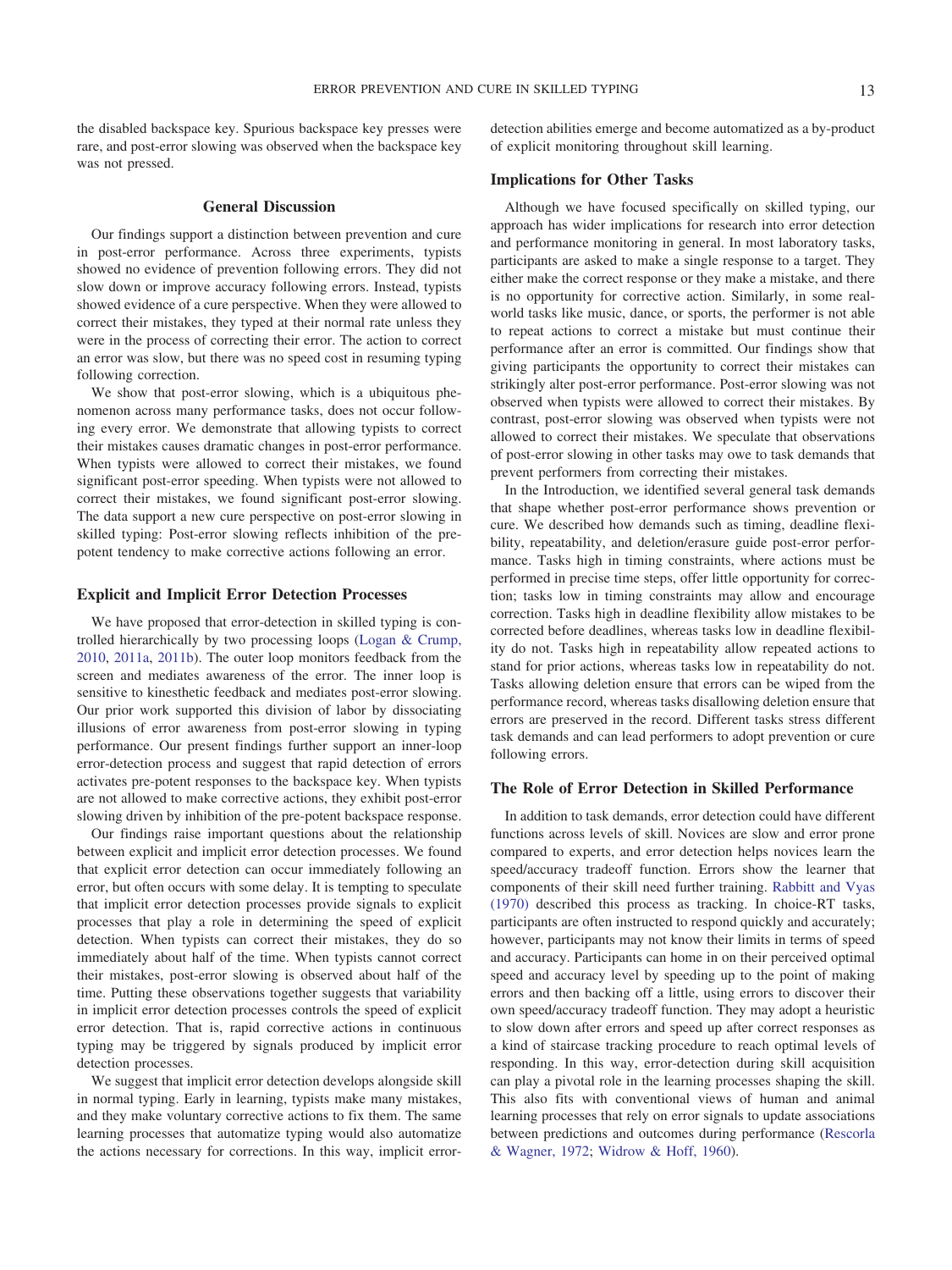Highly skilled performers may not use error detection for prevention and adjustment because their skill is already fully optimized. Experts "know" their current speed/accuracy tradeoff function, and as a result, they may cease to make prevention adjustments following errors (Rabbitt, 1969; Welford, 1967). However, even experts make mistakes, and a challenge for experts is to determine whether their errors are expected or unexpected given a particular level of skill. For example, a basketball player with a free throw percentage of 80% would expect to miss 20% of the time. After missing a shot the player may accept the error as expected given their level of skill, and continue to play without making post-error adjustments—after all, their unadjusted level of performance will produce 80% baskets over the long run. The terms expected versus unexpected are used to refer specifically to errors that should or should not occur given a performers level of skill. This is unrelated to the question of whether performers can predict and perhaps prevent upcoming errors.

Determining whether an error is expected or unexpected is a metacognitive performance problem (Dunlosky & Metcalfe, 2009). Expected errors do not reflect deterioration in skill and they ought not lead to performance adjustments. Unexpected errors indicate a drop in performance level. If the above basketball player misses 40 out of 100 free throws, perhaps performance adjustments are required. Failing to distinguish between errors that are expected and unexpected may lead performers to make post-error adjustments when they are not required. Treating an expected error as unexpected may lead the performer to adjust their performance to focus attention on component skills and cause further deterioration of performance (Beilock et al., 2002; Logan & Crump, 2009). Treating unexpected errors as expected may induce a temporary illusion that performance is not suffering, and prolong the period before adjustments are made. Skilled performers must monitor their own performance and balance the need for adjustment following unexpected errors and the need for persistence following expected errors.

We suggest that acts of correction—in tasks where correction can be accomplished–— or acts that simulate correction—in tasks where correction is not possible—allow skilled performers to balance their response to expected and unexpected errors. Our findings show that errors in typing automatically retrieve corrective actions in skilled typists. Corrective responses are also rapidly retrieved following errors in choice-RT tasks (Rabbitt, 1966a, 1966b). We suspect that errors in other skilled domains also automatically retrieve corrective actions, or retrieve what would have been the correct action. In typing, we found that about half of the errors triggered immediate correction. We suggest there may be similar variability for other skills. Expected errors emerge as part of a performer's current skill level and may be associated with corrective responses. These errors are most familiar and are likely to be corrected frequently. Unexpected errors emerge when skilled performance shifts away from optimal, and may not be familiar and may not be strongly associated with corrective responses. Performers may rely on the availability of corrective responses following errors as a cue to determine whether they engage in prevention following the error, or whether they correct the error and persist in their current mode of performance without further adjustment.

#### **Error Detection and Correction Across Domains**

Research into error detection processes spans multiple domains and levels of analysis. Three major domains include motor control, speech production, and cognitive control. Within each domain, error detection has been investigated at the behavioral, computational, and neurophysiological levels. A full review of the advances in each domain is beyond the scope of this article; nevertheless, it is worth highlighting different perspectives on error detection processes across literatures as they relate to the prevention versus cure distinction.

# **Error Detection and Correction in Motor Control**

A broad range of tasks with different task demands, from typing, talking, and walking, to reaching, touching, and grasping, engage motor control. Whether prevention or cure follows errors in performance depends on how each task balances timing, deadline flexibility, repeatability, and deletion demands. Everyday movements like reaching for and grasping a cup of coffee require coordination between multiple sub-processes involved in action planning, action execution, and online monitoring systems mediating rapid, on-the-fly adjustments to ongoing actions. Highly trained movements, like those involved in typing, additionally involve adaptive longer-term learning and memory processes that stabilize adjustments to planning and execution processes.

Computational accounts of motor control systems invoke error detection as a fundamental processing principle guiding coordination of these motor control sub-systems (Jordan & Rumelhart, 1992; Wolpert et al., 1995). For example, when motor plans for action are translated into motor effector movements, the sensory effects of the movement provide feedback signals that may or may not match well with the predicted outcome of the intended action. Evaluation of such discrepancy signals is one form of error detection that can be used to modify motor plans for future action. Error detection based solely on sensory feedback can involve too much temporal delay for the feedback to adaptively control more rapid movements, such as those found in typing or music performance (Lashley, 1951). Control of rapid movements can be achieved computationally through an internal (forward) model or simulation of the action. Here, motor plans feed both action execution and action simulation processes. Error signals based on feedback from the simulation can be used to predict future action states and make online adjustments to the motor plans controlling current movements. Such internal models have increased neurophysiological support and account for online adjustments in reaching and grasping tasks (for a review, see Davidson & Wolpert, 2005). Finally, longer-term adjustments to motor plans involved in motor learning can also be computationally specified in terms of internal models that rely on similar error detection signals (Jordan & Rumelhart, 1992; Miall & Wolpert, 1996).

From the perspective of motor control, error detection is a general processing principle mediating transient (online) and longterm (learning-based) adjustments to performance. Error detection involves a comparison between intended and observed or simulated actions. The comparison generates an error signal controlling adjustments to current or future actions. From this view, error detection involves both prevention and cure. Mistakes in ongoing actions can be immediately adjusted to correct errors, and adjustments can carry forward to prevent future errors. Longer-term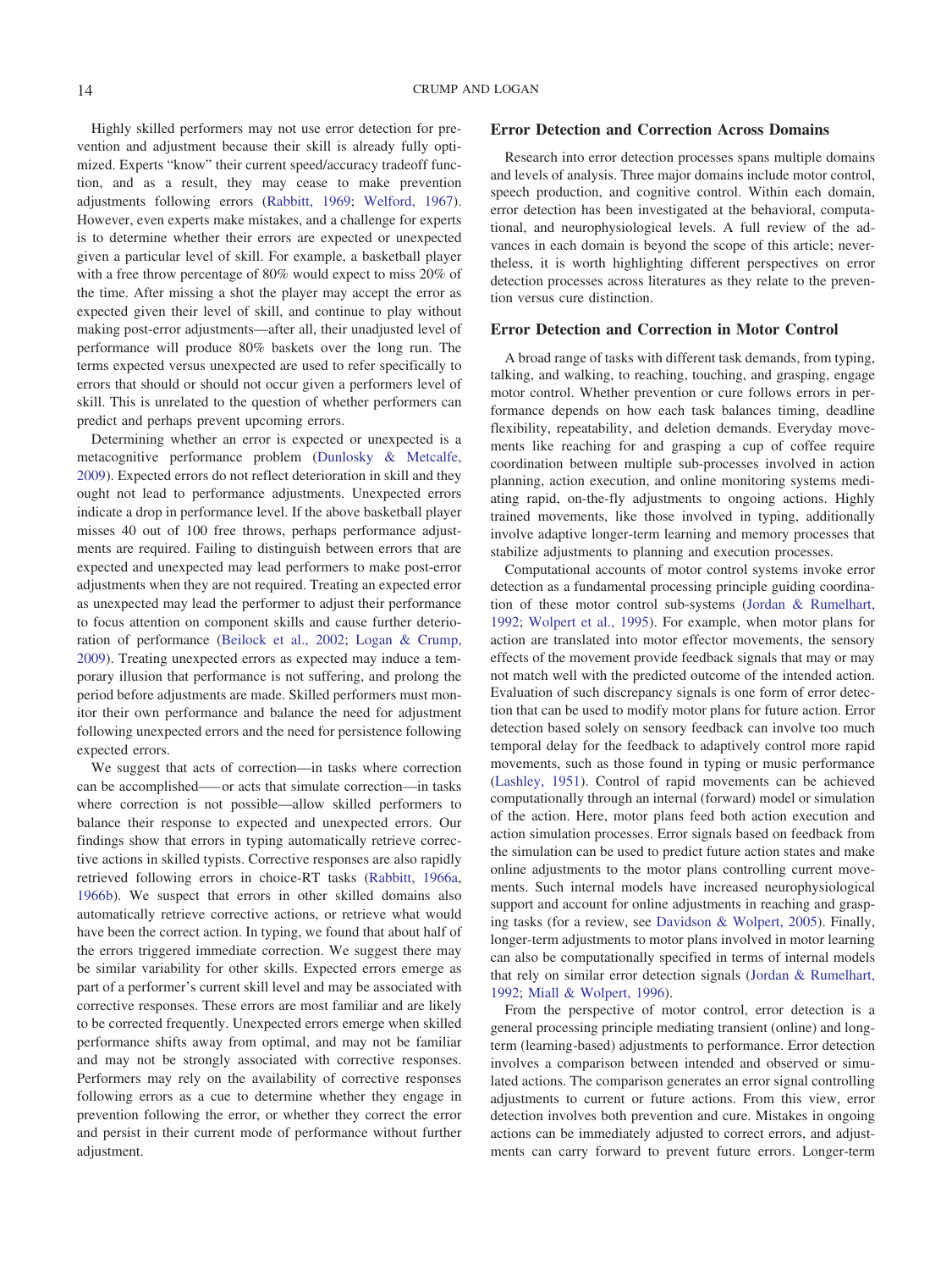motor learning processes create stable action plans that accomplish environment-specific goals. In the context of typing, we assume that the same learning processes guiding fingers to correct keyboard locations are also at play in correcting errors. Typists have extensive experience with correct and incorrect keystrokes, and we assume they have developed learned action plans for corrective keystrokes (e.g., pressing the backspace button) in response to errors. Indeed, when typists are prevented from making backspace presses, we assume that observed post-error slowing reflects inhibition of the pre-potent corrective response.

# **Error Detection and Correction in Speech Production**

Like speaking, the act of typing is a form of language production. Speakers and typists make mistakes during production and in both domains corrective actions are possible. In typing, correction is achieved via the backspace key. In speech production, correction or self- repair occurs less directly. For example, speakers may immediately follow an incorrect utterance by the correct utterance, or they may signal their correction using a corrective phrase (e.g., "oops, I meant to say . . .") indicating their following utterance will be a correction. Different speaking situations balance timing, deadline flexibility, repeatability, and deletion task demands differently and may lead speakers to engage in more or less prevention and correction. Informal speaking situations where a friendly audience is prepared for verbal slips may encourage correction and discourage prevention. Mistaken utterances can be repaired by selfrepairing correct statements without penalty, and speakers may not attempt to adjust their speaking style because they are confident that the audience understands the relevant portions of dialogue. Formal speaking situations can be less forgiving, and verbal slips could encourage prevention and adjustment. Here, verbal slips or poorly chosen words could be followed by a period of composure and then by slower, re-formed, well-articulated statements that better convey intended meaning.

There are several theories of error detection and correction in speech production (for a review, see Postma, 2000). Prominent theories of error detection and correction in speech production (Levelt, 1983) share many similarities with the outer/inner loop theory of typing (Logan & Crump, 2011a, 2011b). Like typing, speech production is controlled by hierarchically organized processing loops involved in conceptualizing the meaning of a sentence, sentence construction, and lower level loops involved in production of utterances. Error detection occurs through self-monitoring at various levels of processing. Speakers may monitor the auditory feedback from their own verbal output, or they may monitor simulated verbal output using inner speech. There is ample support for the notion that error detection is not driven by a specialized process but instead is achieved through the same speech comprehension process employed in understanding the speech of others. Speakers simply monitor their own speech and employ their own comprehension system to detect errors and initiate self-repair.

More recently, Nozari, Dell, and Schwarz (2011) have suggested that in addition to self-monitoring, error detection in speech production can be accomplished through more generic error detection systems involved in cognitive control that are summarized in the next section.

Self-monitoring during speech production affords both prevention and cure. Errors in speech detected by the comprehension system could signal adjustments to speech that allow speakers to construct error free utterances. Errors detected by comprehension can also signal self-repair and thereby provide an immediate cure for the mistake. Like typing, speech is an acquired skill. We assume that learning processes involved in correct speech production are also involved in self-repair and that self-repair attempts may be highly automatized. In the present experiments, we show that preventing participants from making corrections dramatically disrupts post-error performance. We imagine that similar disruptions would occur in speech production if speakers were instructed to inhibit self-repair attempts or were penalized for making selfrepair attempts following errors, as speakers would need to inhibit the pre-potent self-repair actions. If self-repair in speech is automatized through skill learning, as we assume with backspacing in typing, then we would expect that speech disruptions due to self-repair prevention ought to scale with skill level. Curing speech errors through self-repair may not be routinized in early or second language learners, as a result self-repair may both be less frequent following errors, and less disruptive to speech in tasks requiring blocking of self-repair attempts.

#### **Error Detection and Correction in Cognitive Control**

Errors in performance are a general phenomenon, and research on cognitive control has focused on generic error detection processes that apply across performance domains. Monitoring and adjustment processes have been studied across a range of traditional cognitive tasks from simple and choice RT tasks to Stroop and Flanker tasks involving selective attention demands. Participants in these studies are often new to the task, and in general the balance of timing, deadline flexibility, repeatability, and deletion task demands fit better with prevention than cure. Task instructions usually stress speed and accuracy, thus emphasizing both precise timing and limiting deadline flexibility. Typically, a single response is required for each trial and there is no opportunity for correction, thus limiting repeatability and deletion.

Behavioral measures consistently show post-error slowing across tasks (Danielmeier & Ullsperger, 2011). Neurophysiological measures have identified ERP components such as the errorrelated negativity (ERN) and error-related positivity (Pe) involved in error detection, and fMRI studies have localized error-detection signals to a network of brain regions including the anterior cingulate cortex (ACC) and posterior medial frontal cortex (pMFC; for a review, see Ullsperger, Harsay, Wessel, & Ridderinkhof, 2010). Error detection could rely on a monitoring system that detects mismatches between action outcomes and expected outcomes (Falkenstein, Hohnsbein, Hoorman, & Blanke, 1990; Gehring et al., 1993) and on monitoring of conflicting responses competing for action (Botvinick, Braver, Barch, Carter, & Cohen, 2001; Holroyd, Yeung, Coles, & Cohen, 2005). These error detection processes are generic in the sense that they operate across tasks. And, they are hierarchical as they operate in concert with lowerlevel error detection processes involved in motor control (Krigolson & Holroyd, 2006, 2007).

Much of the work on error detection in cognitive control has employed reaction time tasks that do not allow participants to make corrective responses. As a result, investigations have focused on error detection for preventing future errors rather than correcting current errors. For example, error-detection signals are thought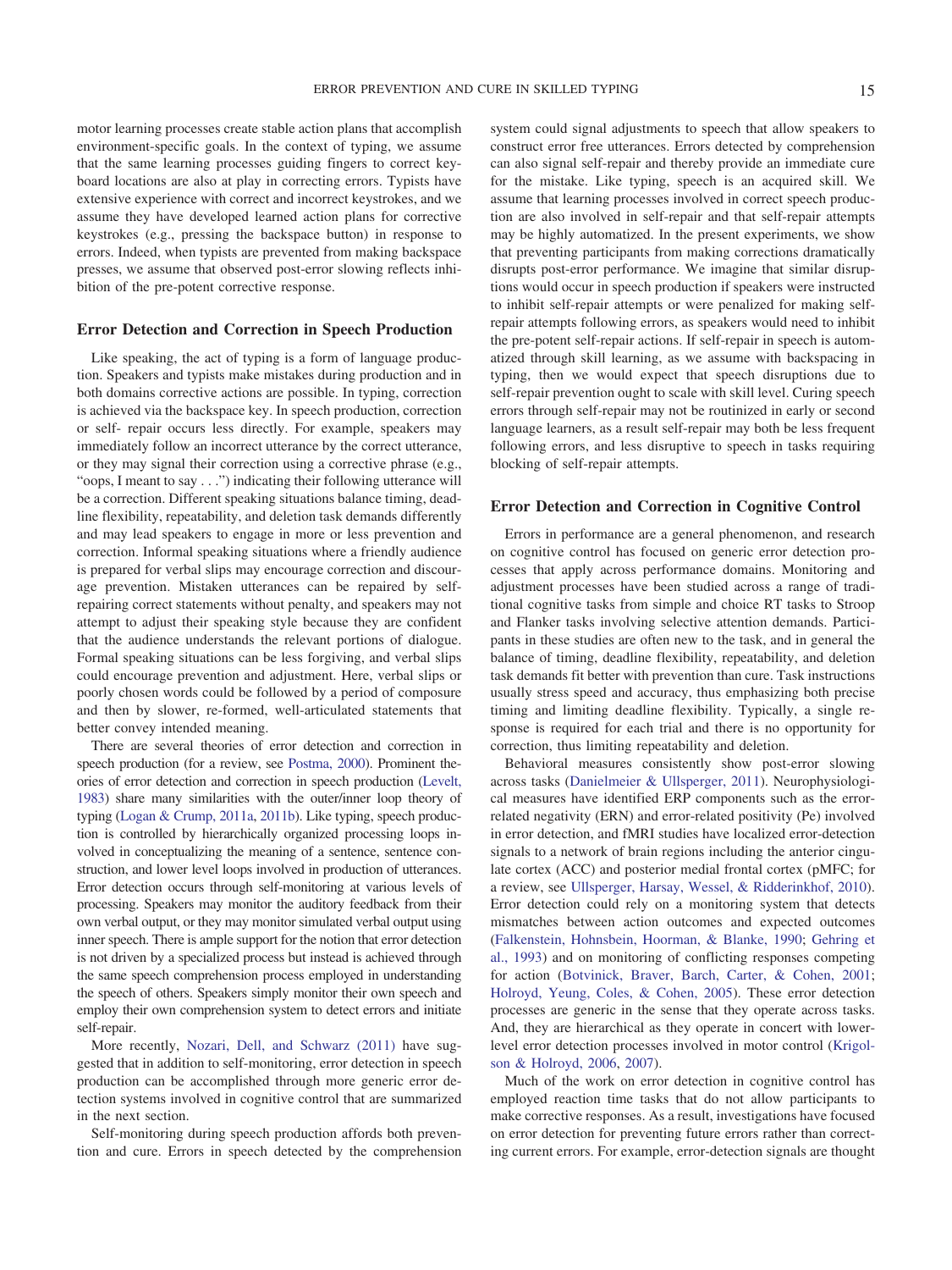to drive adjustments to processes controlling performance to reduce future errors. These adjustments may come in the form of post-error slowing, or in the form of increased attention to task relevant information (Maier, Yeung, & Steinhauser, 2011). Errordetection signals are used for adjustment and do not simply signal that an error occurred. For example, the size of the ERN following errors correlates with the amount of post-error slowing (Holroyd et al., 2005), suggesting that the strength of error-detection signals drives the amount of post-error adjustment. And, the ERN and Pe are both larger for detected than undetected errors (Steinhauser & Yeung, 2010).

Although there has been more focus on error detection processes from a prevention perspective than a cure perspective, the cognitive control literature has made efforts to understand processes involved in making corrective actions. In early behavioral work, Rabbitt (1966a, 1966b) showed both post-error slowing following errors but also demonstrated that participants often follow errors with fast correct responses (Rabbitt, 2002). These correct responses could be the driven by the output of an error detection process or could be driven by response priming.

More recent studies have shed new light on connections between error-detection and correction processes. By varying taskdemands like repeatability, the rate of corrective responding can come under voluntary control and can be in increased or decreased through task instruction (Fiehler, Ullsperger & Von Cramon, 2004, 2005; Rodríguez-Fornells, Kurzbuch, & Münte, 2002). Corrective responses are faster for incidental corrections produced by participants who were not instructed to make corrections than participants who were instructed to make corrections (Fiehler et al., 2004, 2005). ERN amplitude is larger for corrected than uncorrected errors (Gehring et al., 1993; Rodríguez-Fornells et al., 2002). Finally, correction-related ERNs occur for incidental and fast and slow instructed corrections, and they are delayed for slow than fast instructed corrections (Fiehler et al., 2005).

Taken together, these findings show two important insights. First, error detection processes are involved in signaling the need for corrective actions. Second, corrective actions can be controlled voluntarily and involuntarily. Evidence for voluntary control comes from the finding that task instructions change the rate of corrective responding. Evidence for involuntary control comes from the finding that correction-related ERNs occur even when corrections are made incidentally.

Our findings fit well with these prior observations and suggest interesting extensions. Our results show that post-error slowing in typing is driven by inhibition of the automatic tendency to correct by pressing the backspace key. We assume that error detection processes automatically trigger the need for a corrective response. The corrective actions in our task involved pressing a backspace key following an error, whereas corrective actions in the previously described forced-choice RT tasks involved repeating a correct response following an error. The nature of our task permits us to conclude that our corrective actions were not simply primed correct responses but were instead corrective actions taken to repair errors. We also show variability in the error detection and correction. When the backspace key is disabled, we show that post-error slowing occurs following approximately half of all errors, and when the backspace key is enabled, we show that typists correct their errors immediately on the next keystroke about half of the time. We assume that post-error slowing following

errors in the disabled conditions and that fast immediate corrections in the enabled conditions are driven by an involuntary error detection process. For delayed corrections in the backspace enabled conditions, we assume that voluntary processes monitoring visual feedback detect the error and signal the need for correction. This fits with our assumption that error detection in typing involves hierarchical processing loops (Logan & Crump, 2010, 2011a, 2011b) and that error detection more generally is hierarchical involving lower-level action systems and higher-level cognitive control systems (Krigolson & Holroyd, 2006, 2007).

# **Unifying Approaches to Error Detection**

We have described several perspectives on error detection and correction across the domains of motor control, speech production, and cognitive control. There are domain-specific and general approaches, and there is much overlap between perspectives across domains. The cognitive control literature in particular has identified a generic error-detection system that operates across tasks. This both presents the possibility of a unified approach to errordetection across domains and raises questions about how error detection is optimized for tasks where error detection serves different functions like prevention and cure.

In summarizing perspectives on error detection across motor control, speech production, and cognitive control domains, it is clear that error detection processes operate at multiple levels. There are domain-specific error detection processes. For example, the error-detection processes guiding reaching and grasping movements are different from the comprehension processes detecting errors in speech production. At the same time, there are domaingeneral error detection processes. For example, conflictmonitoring processes can signal errors across a range of lower level motor tasks, attention and performance tasks, and higherlevel cognitive tasks like speech production. All of these error detection processes can be thought of as working in concert in a hierarchically organized fashion. In a task like typing, where motor control processes will tune finger movements during typing, response conflict monitoring processes could provide signals that are useful for error detection, and higher level voluntary processes will compare planned outputs with expected outputs to detect errors. The contribution of our present findings is to show that the function of these error detection processes is not always to inspire adjustments and cause the performer to proceed with caution to prevent future errors. In tasks like typing, talking, and expert performance domains where performance is already highly optimized, the function of error detection is directed to cures. The cure could simply be to weather the storm and continue performing at a high level without making unnecessary adjustments or to immediately repair performance through corrective action.

# **Conclusion**

The distinction between prevention and cure raises questions about what performers should do following an error: to correct or not to correct, to adjust or not to adjust. Part of this decision is tied closely to task demands such as timing, deadline flexibility, repeatability, and deletion. Tasks that require temporal precision, that are low in deadline flexibility, and that do not allow repetition or deletion encourage prevention over cure. Tasks that are low in temporal precision, that are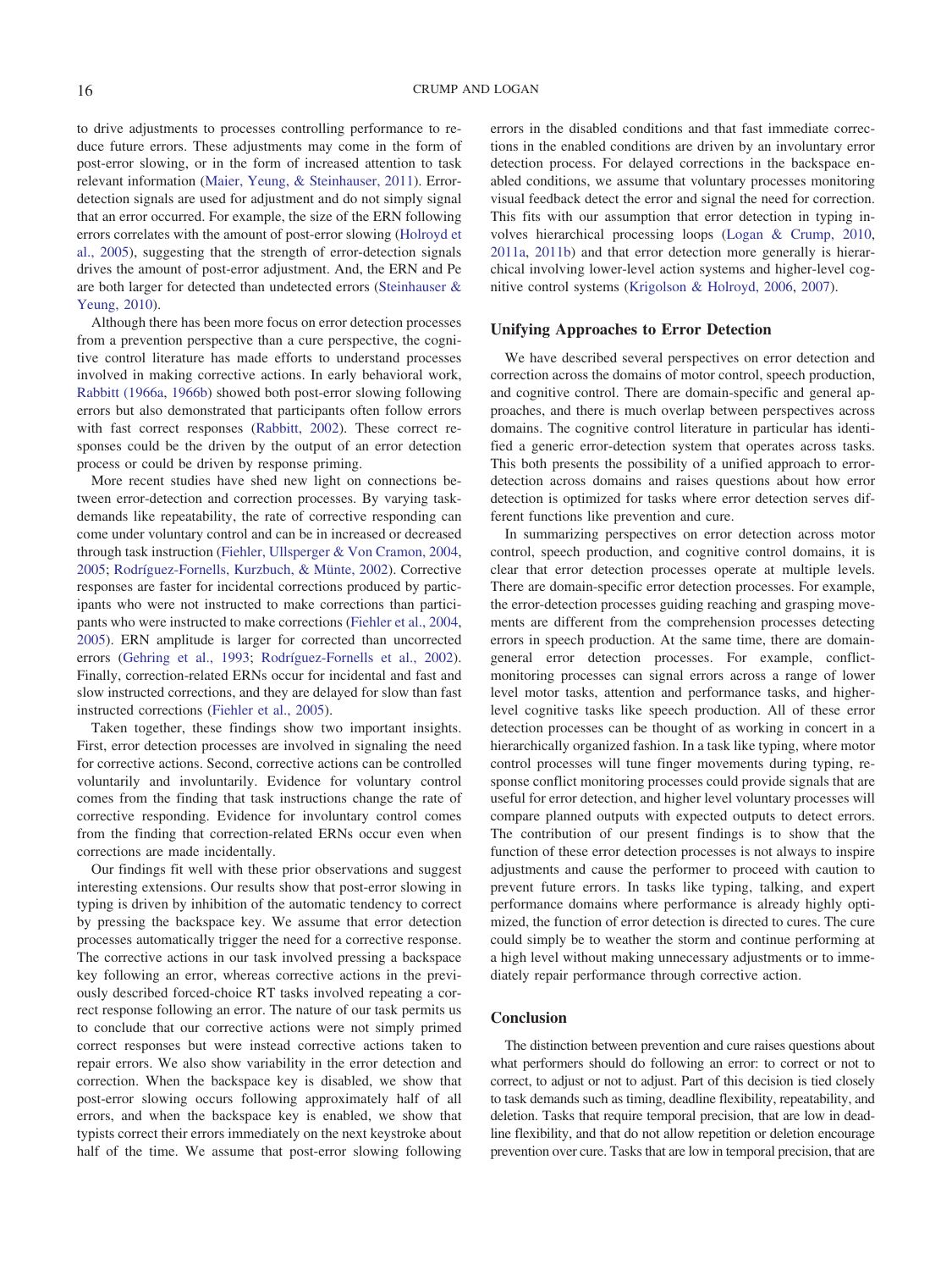high in deadline flexibility, and that allow repetition and deletion can encourage cure over prevention. Part of the decision is tied to skill level. Novices making mistakes have more to learn and should make adjustments to prevent future errors. Experts may be better served by accepting their mistakes, correcting them if possible, and moving on without adjustment. Prevention and cure distinguish between two broad strategies shaping reactions to error that are widespread across performance domains. The distinction raises new direction for understanding the function and nature of error detection processes. We suggest that the error detection processes leading to correction and those leading to post-error adjustments in speed and accuracy may be distinct. There are different kinds of errors, some that can be cured and others that can only be prevented in the future; this suggests that there may be many different kinds of error detection, different styles of post-error responding, and many different causes of post-error slowing.

#### **References**

- Bartlett, F. C. (1932). *Remembering: A study in experimental and social psychology*. Cambridge, England: Cambridge University Press.
- Beilock, S. L., Carr, T. H., MacMahon, C., & Starkes, J. L. (2002). When paying attention becomes counterproductive: Impact of divided versus skill-focused attention on novice and experienced performance of sensorimotor skills. *Journal of Experimental Psychology: Applied, 8,* 6 –16. doi:10.1037/1076-898X.8.1.6
- Botvinick, M. M., Braver, T. S., Barch, D. M., Carter, C. S., & Cohen, J. D. (2001). Conflict monitoring and cognitive control. *Psychological Review, 108,* 624 – 652. doi:10.1037/0033-295X.108.3.624
- Botvinick, M., & Plaut, D. C. (2004). Doing without schema hierarchies: A recurrent connectionist approach to normal and routine sequential action. *Psychological Review, 111,* 395– 429. doi:10.1037/0033-295X .111.2.395
- Carlesimo, G. A., & Oscar-Berman, M. (1992). Memory deficits in Alzheimer's patients: A comprehensive review. *Neuropsychology Review, 3,* 119 –169. doi:10.1007/BF01108841
- Carter, C. S., Braver, T. S., Barch, D. M., Botvinick, M. M., Noll, D., & Cohen, J. D. (1998, May 1). Anterior cingulate cortex, error detection, and the online monitoring of performance. *Science, 280,* 747–749. doi:10.1126/science.280.5364.747
- Cooper, R., & Shallice, T. (2000). Contention scheduling and the control of routine activities. *Cognitive Neuropsychology, 17,* 297–338. doi: 10.1080/026432900380427
- Danielmeier, C., & Ullsperger, M. (2011). Post-error adjustments. *Frontiers in Psychology, 2, 233*. doi:10.3389/fpsyg.2011.00233
- Davidson, P. R., & Wolpert, D. M. (2005). Widespread access to predictive models in the motor system: A short review. *Journal of Neural Engineering, 2,* S313–S319. doi:10.1088/1741-2560/2/3/S11
- Dell, G. S., Schwartz, M. F., Martin, N., Saffran, E. M., & Gagnon, D. A. (1997). Lexical access in aphasic and nonaphasic speakers. *Psychological Review, 104,* 801– 838. doi:10.1037/0033-295X.104.4.801
- Dunlosky, J., & Metcalfe, J. (2009). *Metacognition*. Thousand Oaks, CA: Sage.
- Falkenstein, M., Hohnsbein, J., Hoorman, J., & Blanke, L. (1990). Effects of errors in choice reaction time tasks on the ERP under focused and divided attention. In C. H. M. Brunia, A. W. K. Gaillard, & A. Kok (Eds.), *Psychophysiological brain research* (pp. 192–195). Tilburg, the Netherlands: Tilburg University Press.
- Fiehler, K., Ullsperger, M., & Von Cramon, D. Y. (2004). Neural correlates of error detection and error correction: Is there a common neuroanatomical substrate? *European Journal of Neuroscience, 19,* 3081– 3087. doi:10.1111/j.0953-816X.2004.03414.x
- Fiehler, K., Ullsperger, M., & Von Cramon, D. Y. (2005). Electrophysiological correlates of error correction. *Psychophysiology*, 42, 72–82. doi:10.1111/j.1469-8986.2005.00265.x
- Garrett, M. F. (1975). The analysis of sentence production. In G. Bower (Ed.), *Psychology of learning and motivation* (pp. 133–177). New York, NY: Academic Press.
- Gehring, W. J., Goss, B., Coles, M. G. H., Meyer, D. E., & Donchin, E. (1993). A neural system for error detection and compensation. *Psychological Science, 4,* 385–390. doi:10.1111/j.1467-9280.1993.tb00586.x
- Gentner, D. R. (1987). Timing of skilled motor performance: Tests of the proportional duration model. *Psychological Review, 94,* 255–276.
- Holroyd, C. B., Yeung, N., Coles, M. G. H., & Cohen, J. D. (2005). A mechanism for error detection in speeded response time tasks. *Journal of Experimental Psychology: General, 134,* 163–191. doi:10.1037/0096- 3445.134.2.163
- Jordan, M. I., & Rumelhart, D. E. (1992). Forward models: Supervised learning with a distal teacher. *Cognitive Science, 16,* 307–354. doi: 10.1207/s15516709cog1603\_1
- Krigolson, O. E., & Holroyd, C. B. (2006). Evidence for hierarchical error processing in the human brain. *Neuroscience, 137,* 13–17. doi:10.1016/ j.neuroscience.2005.10.064
- Krigolson, O. E., & Holroyd, C. B. (2007). Predictive information and error processing: The role of medial-frontal cortex during motor control. *Psychophysiology, 44,* 586 –595. doi:10.1111/j.1469-8986.2007.00523.x
- Laming, D. R. J. (1968). *Information theory of choice-reaction times*. New York, NY: Academic Press.
- Lashley, K. S. (1951). The problem of serial order in behavior. In L. A. Jeffress (Ed.), *Cerebral mechanisms in behavior* (pp. 112–136). New York, NY: Wiley.
- Levelt, W. J. M. (1983). Monitoring and self-repair in speech. *Cognition, 14,* 41–104. doi:10.1016/0010-0277(83)90026-4
- Logan, G. D., & Crump, M. J. C. (2009). The left hand doesn't know what the right hand is doing: The disruptive effects of attention to the hands in skilled typewriting. *Psychological Science, 20,* 1296 –1300. doi: 10.1111/j.1467-9280.2009.02442.x
- Logan, G. D., & Crump, M. J. C. (2010, October 29). Cognitive illusions of authorship reveal hierarchical error detection in skilled typists. *Science, 330,* 683– 686. doi:10.1126/science.1190483
- Logan, G. D., & Crump, M. J. C. (2011a). Hierarchical control of cognition and action: The case for skilled typewriting. In Brian Ross (Ed.), *Psychology of learning and motivation* (Vol. 54, pp. 1–27). Burlington, VT: Academic Press.
- Logan, G. D., & Crump, M. J. C. (2011b, February 9). Response to M. Ullsperger and C. Danielmeier's E-Letter [E-Letter]. *Science*. Retrieved from http://www.sciencemag.org/content/330/6004/683.short/ reply#sci\_el\_13810
- Logan, G. D., & Zbrodoff, J. N. (1998). Stroop-type interference: Congruity effects in color naming with typewritten responses. *Journal of Experimental Psychology: Human Perception and Performance, 24,* 978 – 992. doi:10.1037/0096-1523.24.3.978
- Maier, M. E., Yeung, N., & Steinhauser, M. (2011). Error-related brain activity and adjustments of selective attention following errors. *Neuro-Image, 56,* 2339 –2347. doi:10.1016/j.neuroimage.2011.03.083
- Miall, R. C., & Wolpert, D. M. (1996). Forward models for physiological motor control. *Neural Networks, 9,* 1265–1279. doi:10.1016/S0893- 6080(96)00035-4
- Miltner, W. H. R., Braun, C. H., & Coles, M. G. H. (1997). Event-related brain potentials following incorrect feedback in a time-estimation task: Evidence for a "generic" neural system for error detection. *Journal of Cognitive Neuroscience, 9,* 788 –798. doi:10.1162/jocn.1997.9.6.788
- Notebaert, W., Houtman, F., Opstal, F. V., Gevers, W., Fias, W., & Verguts, T. (2009). Post-error slowing: An orienting account. *Cognition, 111,* 275–279.